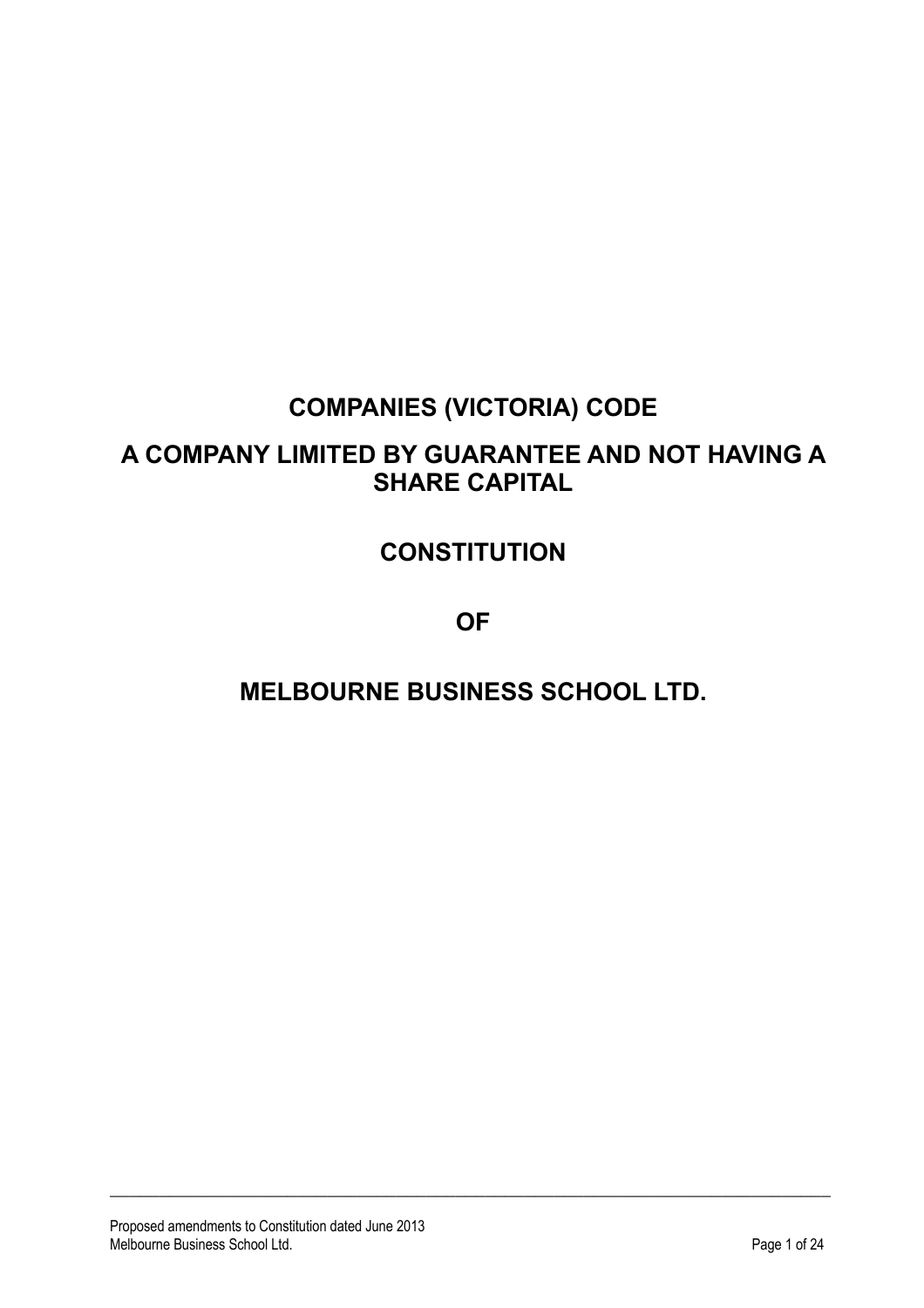### **COMPANIES (VICTORIA) CODE**

### **CONSTITUTION**

### **OF**

### **MELBOURNE BUSINESS SCHOOL LTD.**

### **PART A**

#### 1. **NAME**

The name of the Company is **MELBOURNE BUSINESS SCHOOL LTD.** (hereinafter called 'the School).

#### 2. **OBJECTIVES**

The Objectives of the School are to:

- undertake the education of university graduates, undergraduates and others in management studies;
- conduct post-experience courses for practicing managers;
- conduct postgraduate research programs into management and related areas, and to promote, licence, develop and apply the results of research activities;
- offer consulting services in management and related areas;
- conduct seminars and conferences on issues and problems of management;
- prepare, publish, distribute or license ideas and material on management;
- establish such physical facilities as are necessary to carry out the above; and
- undertake research, development, consultancy or other services for commercial organizations, public bodies or individual.

#### 3. **POWERS**

In pursuance of the School objectives the School shall have the rights, powers and privileges of a natural person as set out in Section 67 of the Companies (Victoria) Code.

#### 4. **INCOME & PROPERTY OF THE SCHOOL**

4.1 The income and property of the School, whencesoever derived, shall be applied solely towards the promotion of the Objectives of the School as set forth in this Constitution; and no portion thereof shall be paid or transferred directly or indirectly by way of dividend, bonus or otherwise, to the Members of the School PROVIDED that nothing herein contained shall prevent the payment in good faith of remuneration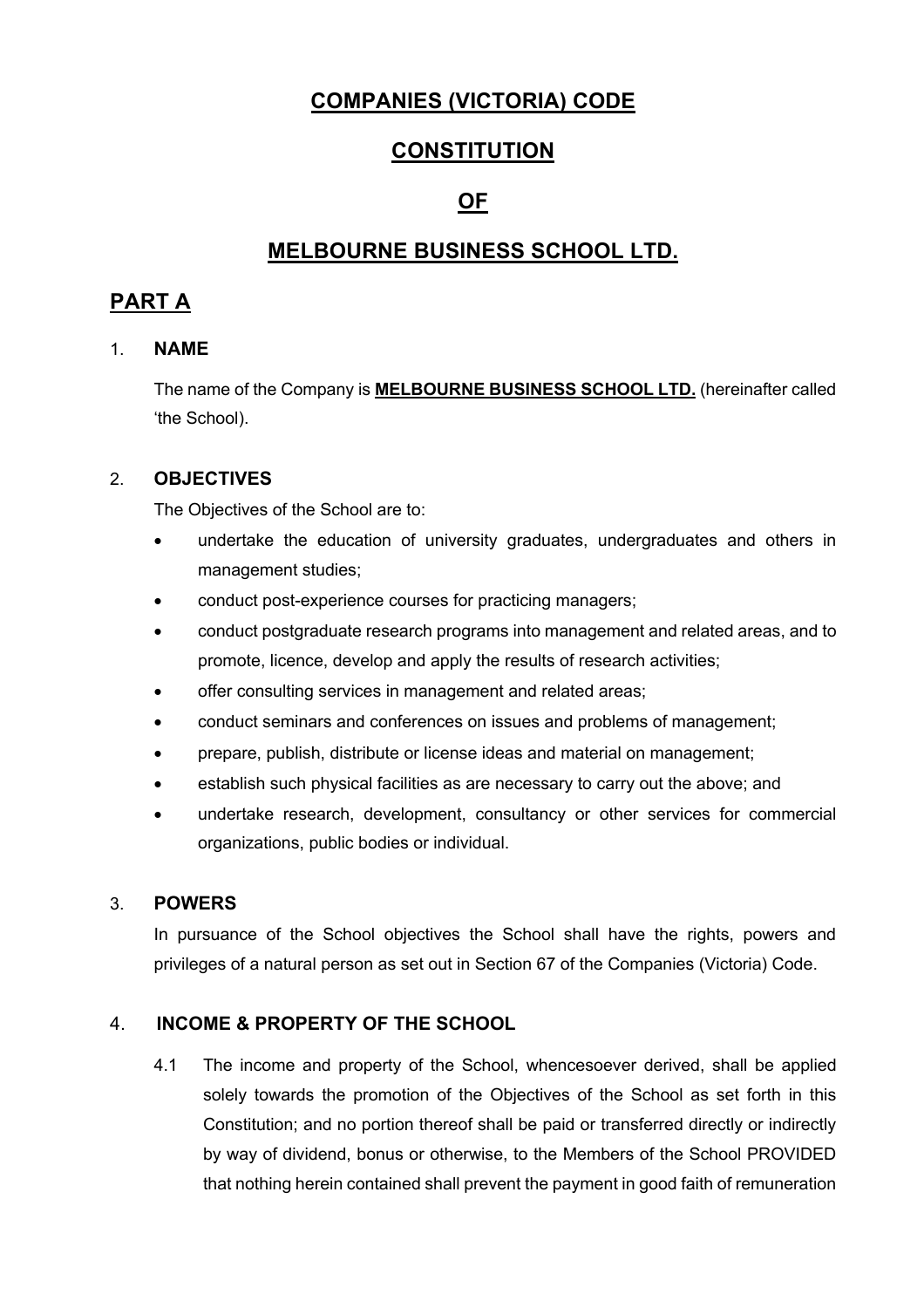to any officers or servants of the School or to any Member of the School in return for any service actually rendered to the School nor for goods or services supplied in the ordinary and usual way of business, nor prevent the payment of interest at a market rate on money borrowed from any Member of the School or reasonable and proper rent for premises demised or let by any Member to the School.

4.2 True accounts shall be kept of all sums of money received and expended by the School, and the matter in respect of which such receipt and expenditure takes place, and of the property, credits and liabilities of the School, and subject to any reasonable restrictions as to the time and manner of inspecting the same that may be imposed in accordance with the Constitution of the School for the time being in force shall be open to the inspection of the Members. Once at least in every year, the accounts of the School shall be examined by one or more property qualified Auditor or Auditors who shall report to the Members in accordance with the provision of the Companies (Victoria) Code.

#### 5. **LIABILITY OF MEMBERS LIMITED**

- 5.1 The Liability of the Members is limited.
- 5.2 Every member of the School undertakes to contribute to the property of the School, in the event of the same being wound up while he is a Member, or within one year after he ceases to be a Member, for payment of the debts and liabilities of the School (contracted before he ceases to be a Member) and of the costs, charges and expenses of winding up and for the adjustment of the rights of the contributories among themselves, such amount as may be required, not exceeding one hundred dollars (\$100).

#### 6. **WINDING UP**

If upon the winding-up or dissolution of the School in accordance with the Companies (Victoria) Code there remains, after satisfaction of all its debts and liabilities, any property whatsoever, the same shall not, save as provided for below, be paid to or distributed among the Members of the School, but shall be given or transferred to some other institution or institutions having objectives similar to the objectives of the School and whose Constitution shall prohibit the distribution of its or their income and property among its or their Members to an extent at least as great as is imposed on the School under or by virtue of Clause 4.1 hereof, such institution to be the University of Melbourne if it complies with the pre-requisites set out above, or in default, such institution or institutions as are determined by the Members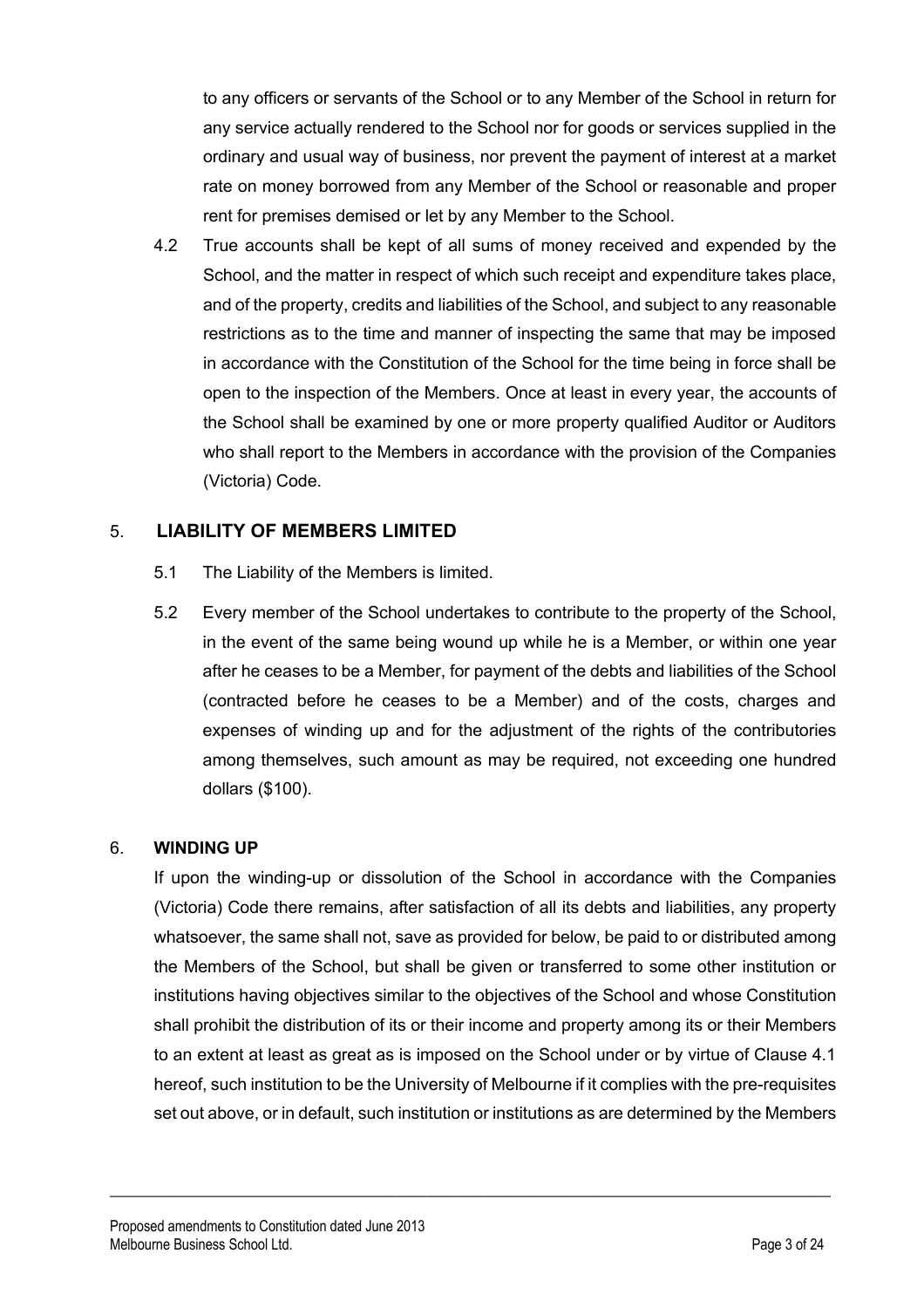of the School at or before the time of dissolution and in default thereof by application to the Supreme Court of the State of Victoria for determination.

#### 7. **ALTERATION OF CONSTITUTION**

The School shall not alter its Constitution unless the Council of the University of Melbourne has by prior resolution approved the alteration.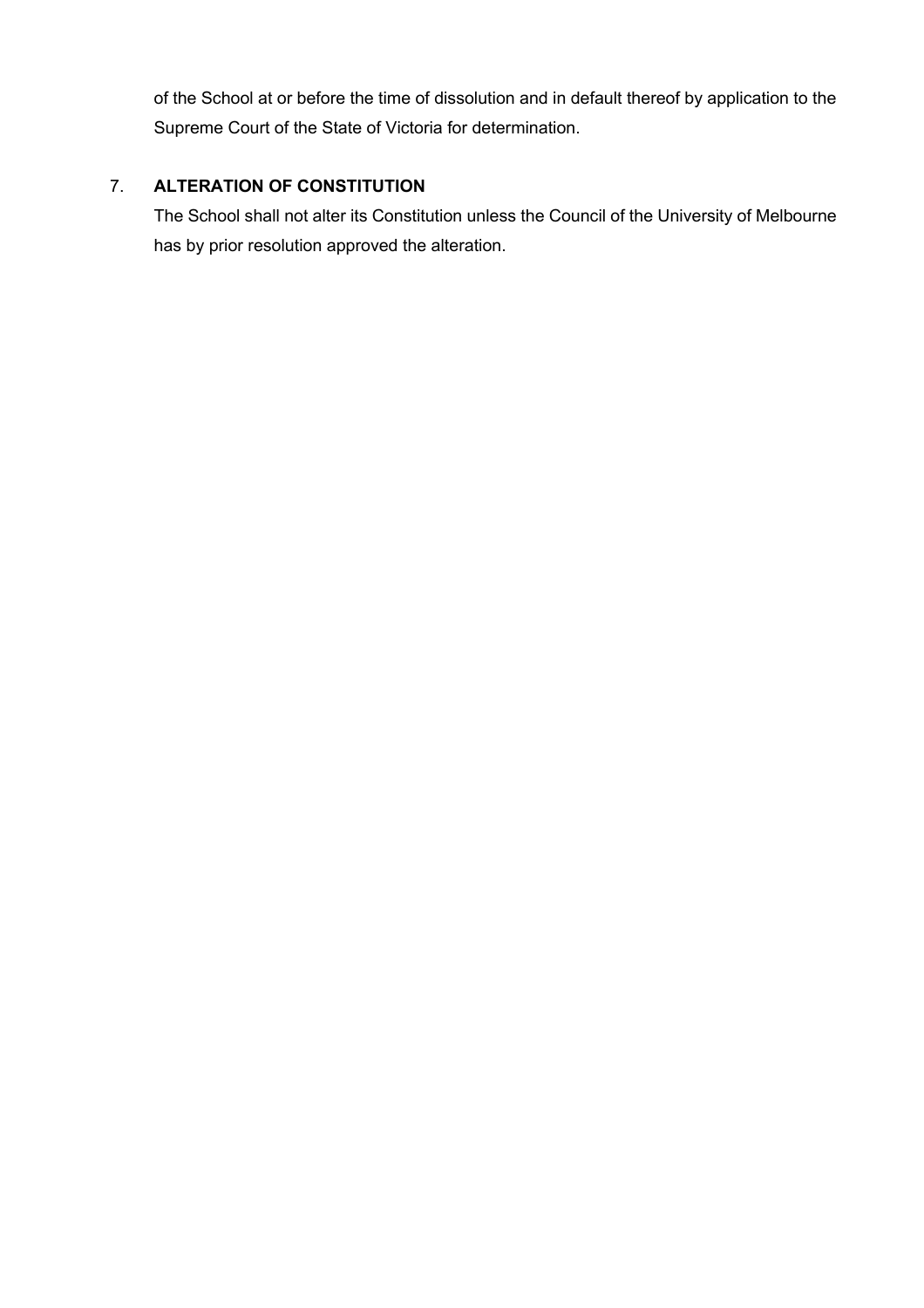### **COMPANIES (VICTORIA) CODE**

# **CONSTITUTION OF MELBOURNE BUSINESS SCHOOL LTD.**

### **PART B**

#### **All clauses referred to in Part B are clauses of Part B unless otherwise stated.**

#### 1. **DEFINITIONS**

In these presents unless there is something in the subject or context inconsistent therewith:

- 1.1 "Academic Staff" shall mean those persons who are (a) employed or currently engaged by means of a contract of more than two (2) years in duration by Melbourne Business School Ltd., Mt. Eliza Graduate School of Business and Government Limited or the University of Melbourne and (b) contracted by Melbourne Business School Ltd., Mt. Eliza Graduate School of Business and Government Limited or the University of Melbourne to work 20 hours per week or more for the purposes of one or more of:
	- 1. the teaching of courses offered by Melbourne Business School Ltd. or Mt. Eliza Graduate School of Business and Government Limited;
	- 2. the conduct of research carried out by Melbourne Business School Ltd. or Mt. Eliza Graduate School of Business and Government Limited; or
	- 3. the provision of academic administration/service by Melbourne Business School Ltd. or Mt. Eliza Graduate School of Business and Government Limited pursuant to an agreement or arrangement made with Melbourne Business School Ltd. or Mt. Eliza Graduate School of Business and Government Limited.
- 1.2 'The Constitution" and "these presents" means the Constitution of the School for the time being in force.
- 1.3 "the School" means Melbourne Business School Ltd. being the Company of which this is the Constitution.
- 1.4 "The Code" means the Companies (Victoria) Code and any statutory modifications, amendment or re-enactment thereof for the time being in force and any reference to any provision thereof is to that provision as so modified, amended or re-enacted.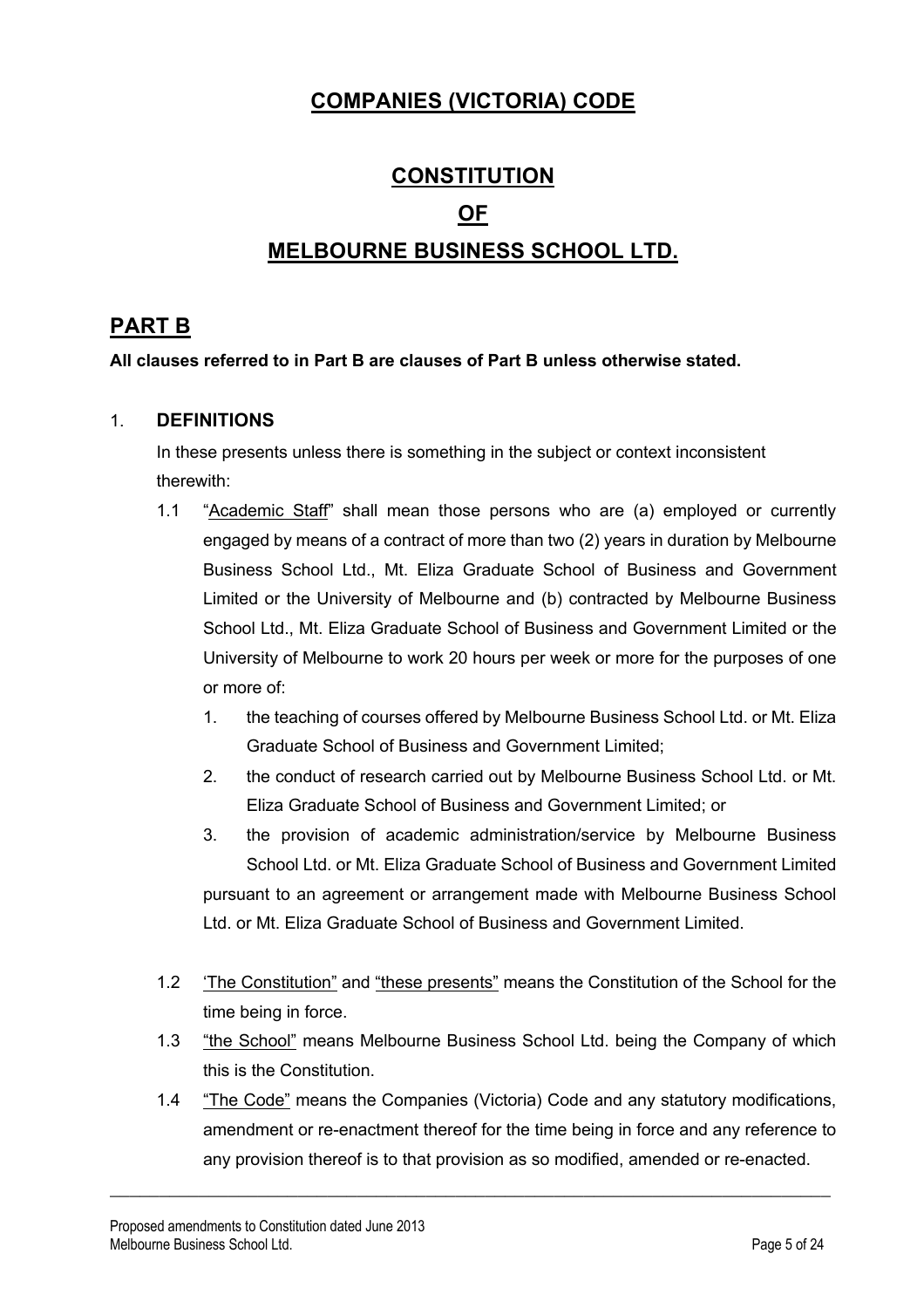- 1.5 "Director" shall include any person occupying the position of a Director (by whatever name called) of the School.
- 1.6 "The Directors" or "the Board" shall mean the Directors for the time being of the School or such number of them as has authority to act for the School.
- 1.7 "Donor Member" means a Member who is not the University of Melbourne.
- 1.8 "Member" means any person for the time being admitted to membership of the School and includes the Subscribers to the Constitution of the School.
- 1.9 "Month" means calendar month.
- 1.10 "School Director" means the School Director appointed pursuant to Article 11.
- 1.11 "Seal" means the Common Seal of the School.
- 1.12 "Secretary" means any person appointed to perform the duties of Secretary of the School.
- 1.13 "The Office" means registered office for the time being of the School.
- 1.14 "The University of Melbourne" means the University established pursuant to the Melbourne University Act 1958 and its successors.
- 1.15 "In writing" and "written" include typing, printing, lithography and any other mode of representing or reproducing words or figures in a visible form including words or figures displayed on any electronic screen.
- 1.16 "Year" means calendar year.
- 1.17 Words importing the singular include the plural and vice versa. Words importing any gender shall include the other genders. Words importing persons shall include companies, corporations, public bodies and any other bodies corporate.

#### **2. MEMBERS OF THE SCHOOL**

THE Members of the School shall consist of:

- 2.1 the subscribers to the Constitution of the School.
- 2.2 such other persons who agree in writing to become Members of the School and who are admitted to membership from time to time pursuant to these Articles.

#### **3 MEMBERSHIP**

- 3.1 THE Directors may from time to time invite any eligible person to apply for membership of the School. To be eligible a person shall need to satisfy one or more of the following criteria:
	- 3.1.1 be prepared and able to support the activities of the School whether financially or otherwise to an extent which the Directors consider is such that the person concerned will enhance the activities of the School; and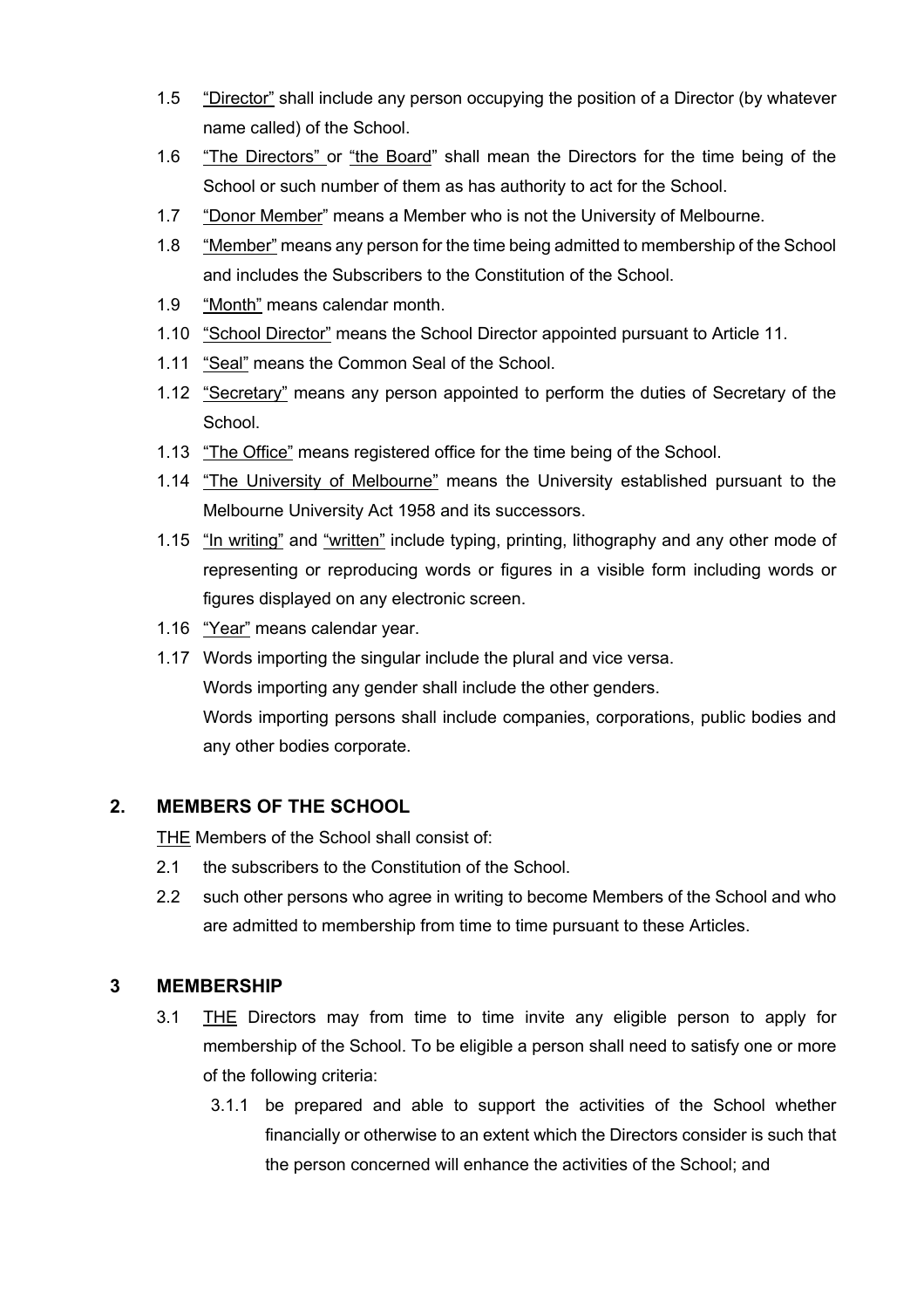- 3.1.2 possess such abilities and qualities or be of such standing that the Directors believe the person concerned would contribute to the achievement of the School objectives.
- 3.2 AN application for membership following invitation as provided above shall be in writing executed by the applicant and be in such form as the Directors may from time to time prescribe.
- 3.3 THE Secretary shall submit each application to the Directors who shall determine upon the admission or rejection of the applicant. In no case shall the Directors be required to give any reason for the rejection of the applicant.
- 3.4 WHEN an application has been accepted for membership the Secretary shall forthwith send to the applicant written notice of his acceptance.
- 3.5 THE rights and privileges of a Member shall not be transferable during his lifetime and shall cease upon his ceasing to be a Member whether by death liquidation retirement resignation or otherwise.

#### **4. CESSATION OF MEMBERSHIP**

- 4.1 A Member may at any time by giving notice in writing to the Secretary resign his membership of the School but the Member shall continue to be liable for payment of monies due to the School by the Member and unpaid as at the date of his resignation and in addition for any sum for which he is liable as a Member of the School under Clause 5.2 of the Constitution, Part A.
- 4.2 IF any Member shall wilfully refuse or neglect to comply with the provisions of the Constitution or any rules of the School or shall be guilty of any conduct which in the opinion of the Directors is unbecoming to a Member or prejudicial to the interests of the School the Directors shall have the power to expel the Member from the School PROVIDED THAT:
	- 4.2.1 at least one month before the meeting of the Directors at which a resolution for his expulsion is to be considered, the Member shall have been given notice of such meeting and of what is alleged against him and of the intended resolution for his expulsion; and
	- 4.2.2 he shall at such meeting and before the passing of such resolution have had an opportunity of giving orally or in writing any explanation or defence he may think fit.

Any such Member may by notice in writing lodged with the Secretary at least twentyfour hours before the time for holding the meeting at which the resolution for his expulsion is to be considered by the Directors or within seven days after the decision of the Directors proposing his expulsion elect to have the question of his expulsion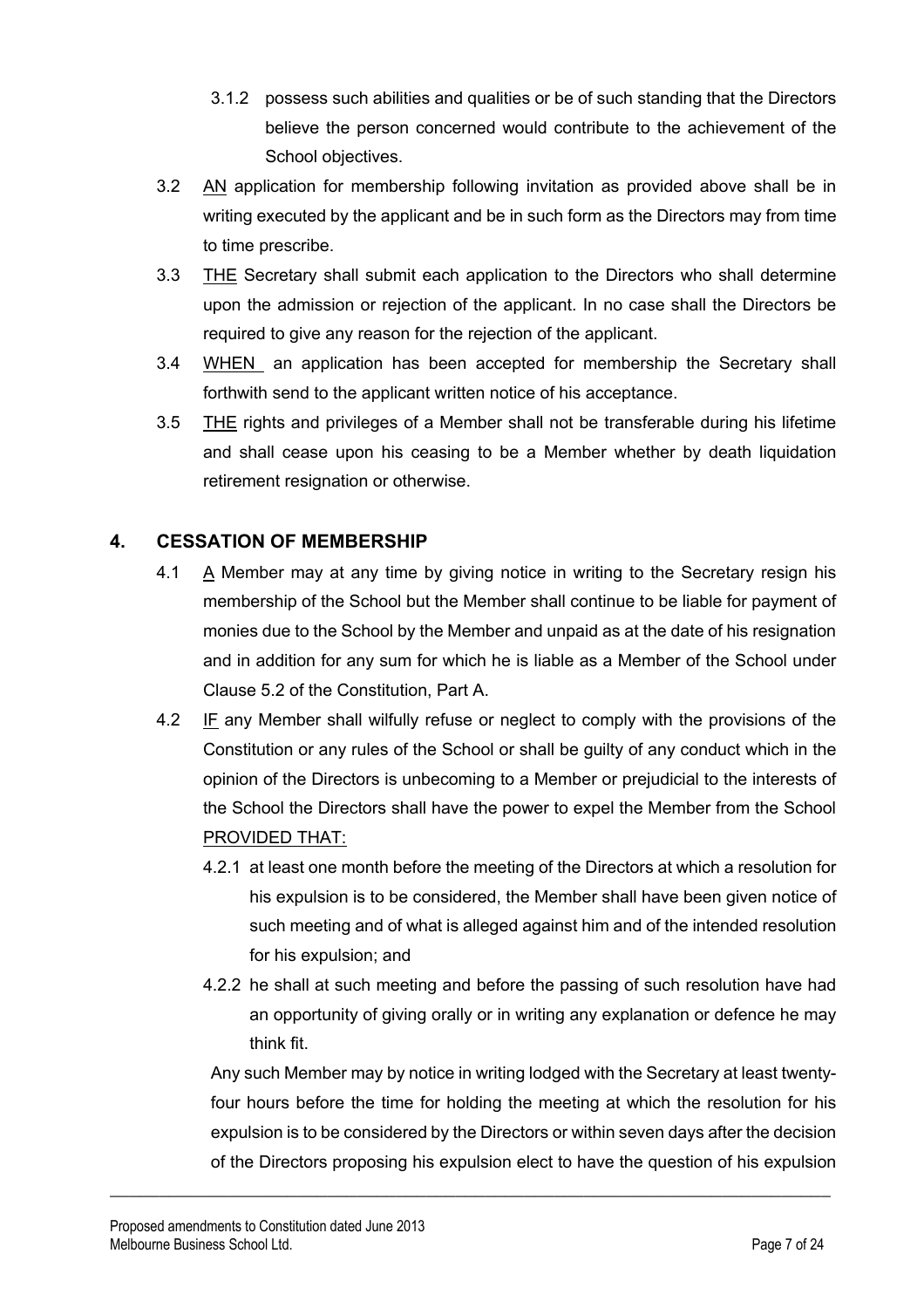dealt with by the School in General Meeting and in the event of an Extraordinary General Meeting of the School shall be called for the purpose and if at the meeting a resolution for the expulsion of the Member is passed by a majority of two-thirds of those present and voting (whether in person or by proxy) the Member shall be expelled.

4.3 ANY person who ceases to be a Member of the School shall thereupon forfeit all and any rights and privileges of membership and he shall have no rights in or claim upon the School or the property or funds of the School except as a creditor thereof.

#### **5. ASSOCIATES**

THE Directors may from time to time admit persons to be Associates of the School or such other name or names as the Directors consider appropriate. In particular the Directors may provide for a number of different categories of Associates. Such persons shall have a connection with the School which, in the opinion of the Directors, warrants the title given. They shall not be Members of the School and the conditions and extent of their involvement with the School shall be as determined by the Directors.

#### **6. GENERAL MEETINGS**

- 6.1 ANNUAL General Meetings of the School shall be held in accordance with the provisions of the Code. All General Meetings other than the Annual General Meeting shall be called Extraordinary General Meetings.
- 6.2 THE Board may whenever it thinks fit convene an Extraordinary General Meeting and Extraordinary General Meetings may also be convened by such requisitions as provided by the Code.
- 6.3 SUBJECT to the provisions of the Code relating to special resolutions and agreements for shorter notice, fourteen (14) days notice at the least (exclusive of the day on which the notice is served or deemed to be served and exclusive of the day for which notice is given) specifying the place, the day and the hour of meeting and in the case of special business the general nature of that business shall be given to such persons as are entitled to receive such notices from the School.
- 6.4 FOR the purposes of Sub-Article 6.3 all business shall be special that is transacted at an Extraordinary General Meeting and also all that is transacted at an Annual General Meeting with the exception of the consideration of the accounts, balance sheets, and the reports of the Board and Auditors.
- 6.5 THE accidental omission to give notice of a meeting to, or the non-receipt of notice of a meeting by, any Member shall not invalidate proceedings at a meeting.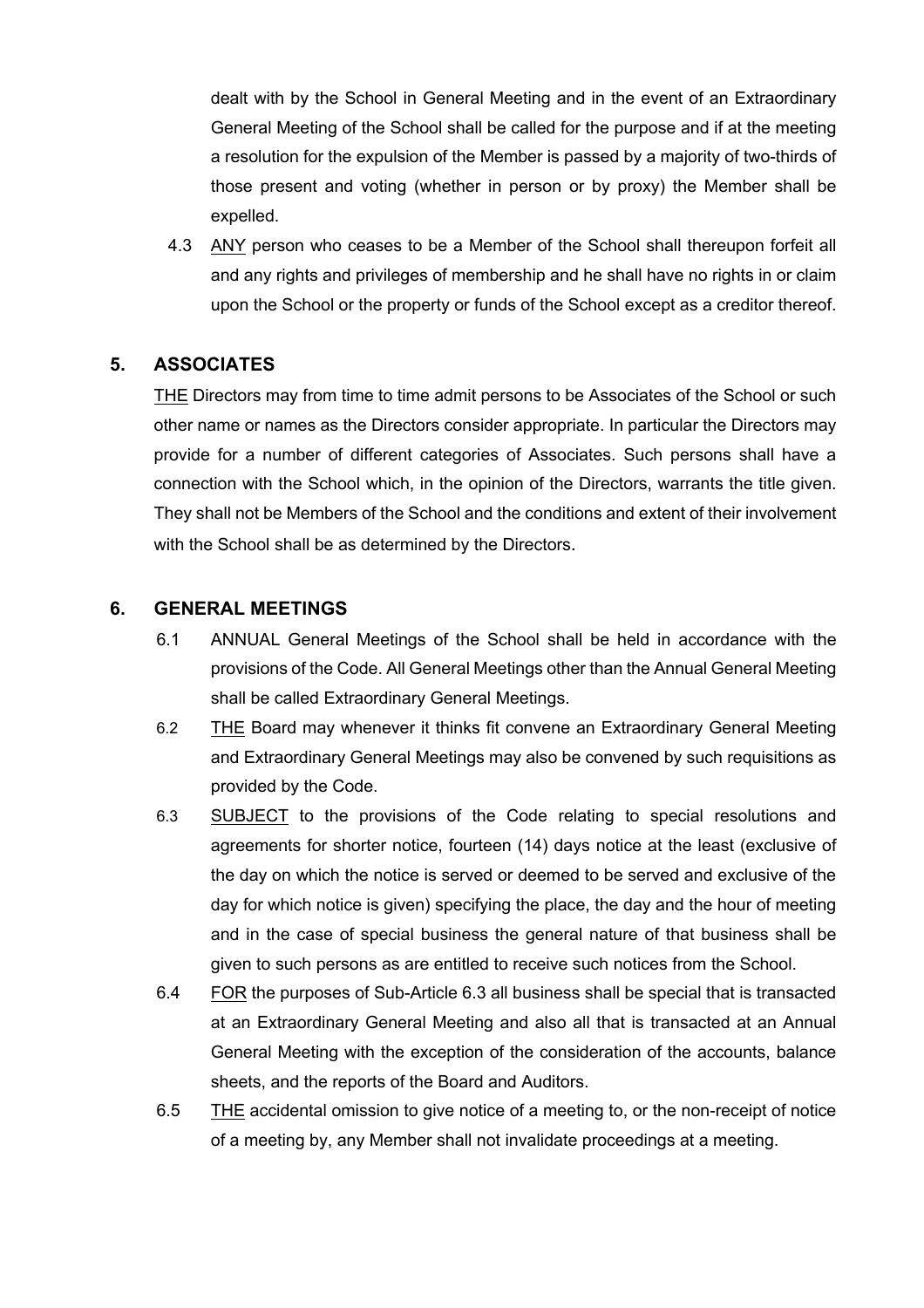#### **7. PROCEEDINGS AT GENERAL MEETINGS**

- 7.1 NO business shall be transacted at any General Meeting unless a quorum of Members is present at the time when the meeting proceeds to business. Save as herein otherwise provided four (4) Members present in person or by proxy shall be a quorum at any General Meeting. For the purpose of this clause "Member" includes a person attending as a proxy or as representing a corporation which is a Member.
- 7.2 AT each Annual General Meeting the Directors shall submit to the Members a report which in addition to any other particulars which the Directors may deem desirable shall contain a summary of the activities of the School for the period from the commencement of the School's activities in the case of the first report and in any other case for the period from the previous report. Such report shall before presentation at the Annual General Meeting be formally approved at a meeting of the Directors.
- 7.3 IF within half an hour from the time appointed for the meeting a quorum is not present, the meeting, if convened upon the requisition of Members, shall be dissolved, in any other case it shall stand adjourned to the same day in the next week at the same time and place, or to such other day and at such other time and place as the Board may determine, and if at the adjourned meeting a quorum is not present within thirty (30) minutes from the time appointed for the meeting, the Members present (being not less than two) shall be a quorum.
- 7.4 THE Chairman of Directors shall preside as Chairman at every General Meeting of the School, or if there is no Chairman, or if he is not present within fifteen minutes after the time appointed for the holding of the meeting or is unable or unwilling to act, the Deputy Chairman of Directors shall act as the Chairman or if the Deputy Chairman is not present or is unable or unwilling to act then the Members present shall elect one of their number to be Chairman of the meeting.
- 7.5 THE Chairman may, with the consent of any meeting at which a quorum is present (and shall if so directed by the meeting), adjourn the meeting from time to time and from place to place, but no business shall be transacted at any adjourned meeting other than the business left unfinished at the meeting from which the adjournment took place. Save as aforesaid, it shall not be necessary to give any notice of an adjournment or the business to be transacted at an adjourned meeting.
- 7.6 AT any General Meeting a resolution put to the vote of the meeting shall be decided on a show of hands unless a Poll is (before or on the declaration of the result of the show of hands) demanded:

 $\_$  , and the set of the set of the set of the set of the set of the set of the set of the set of the set of the set of the set of the set of the set of the set of the set of the set of the set of the set of the set of th

(a) by the Chairman; or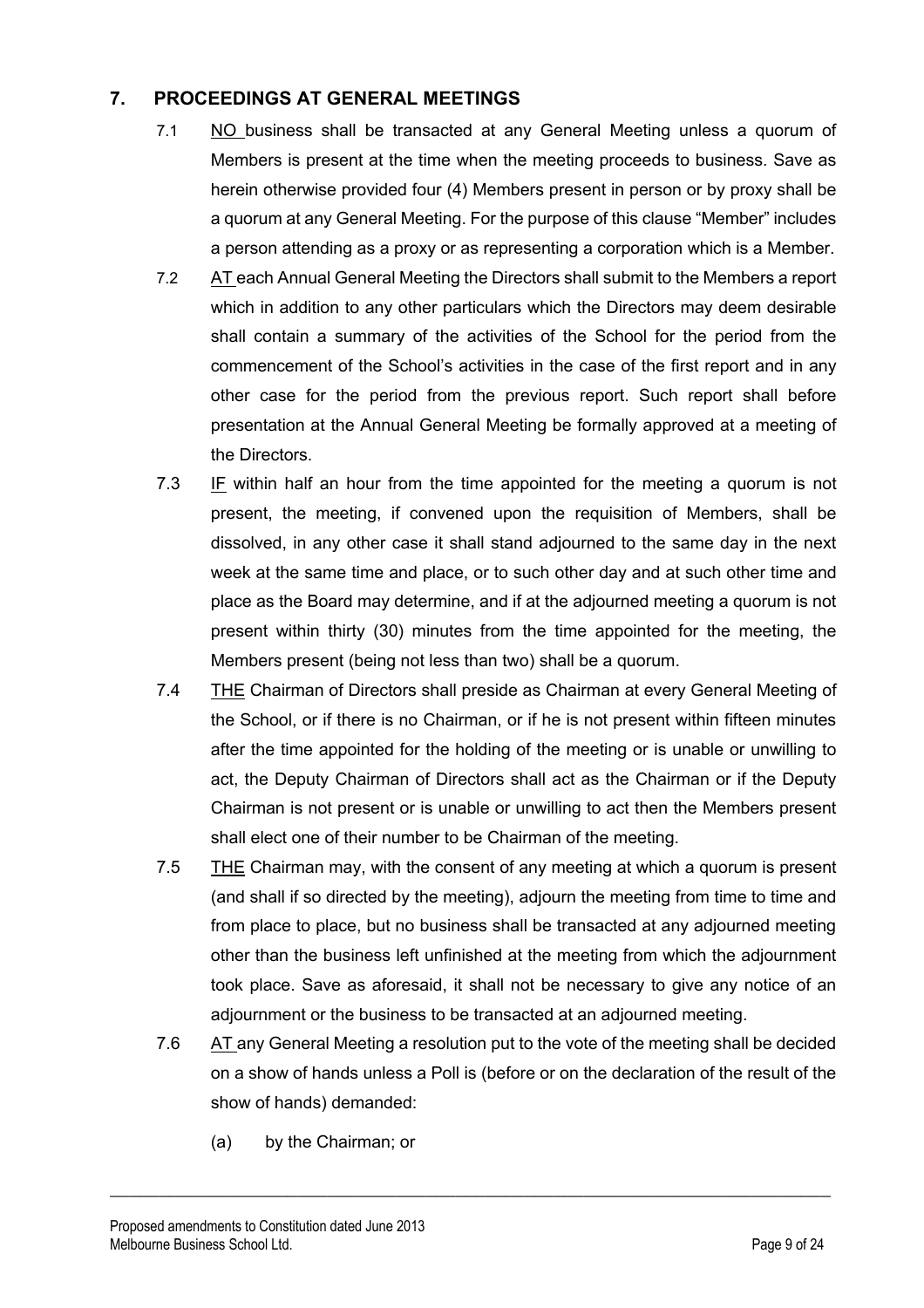(b) by at least three Members present in person or by proxy.

Unless a poll is so demanded a declaration by the Chairman that a resolution has on a show of hands been carried or carried unanimously, or by a particular majority, or lost, and an entry to that effect in the book containing the Minutes of the proceedings of the School shall be conclusive evidence of the fact without proof of the number or proportion of the votes recorded in favour of or against the resolution. The demand for a poll may be withdrawn.

- 7.7 IF a poll is duly demanded it shall be taken in such manner and either at once or after an interval or adjournment or otherwise as the Chairman directs, and the result of the poll shall be the resolution of the meeting at which the poll was demanded but a poll demanded on the election of a Chairman or on a question of adjournment shall be taken forthwith.
	- 7.8 IN the case of an equality of votes, whether on a show of hands or on a poll, the Chairman of the meeting at which the show of hands takes place or at which the poll is demanded shall be entitled to a second or casting vote.
	- 7.9 A Member may vote in person or by proxy or by attorney and on a show of hands every person present who is a Member or a representative of a Member shall have one vote and on a poll:
		- 7.9.1 every Donor Member present in person or by proxy or by attorney or other duly authorised representative shall have one vote for every complete aliquot of \$1,000 which has been donated by the Donor Member to the School for use in the furtherance of its objects, or to Melbourne Business School and acknowledged by the Board in writing not less than seven days prior to the meeting in question as conferring voting power in accordance with this Clause PROVIDED THAT no such Donor Member may cast a number of votes which exceeds one quarter of the total number of votes which may be cast at a General Meeting of the School by the Donor Members; and
		- 7.9.2 whether on a show of hands or on a poll, The University of Melbourne shall have 45% of the possible votes and all the Donor Members 55% of the possible votes which may be cast at a General Meeting of the School.
	- 7.10 At every General Meeting the Secretary shall make available to all Members a register in which all donations made by Donor Members and acknowledged by the Board for the purposes of paragraph 7.9.l are recorded and the register shall be conclusive evidence of such contributions for the purposes of this Clause.
	- 7.11 A Member whose estate is liable to be dealt with in any way under the law relating to mental health may vote, whether on a show of hands or on a poll, by his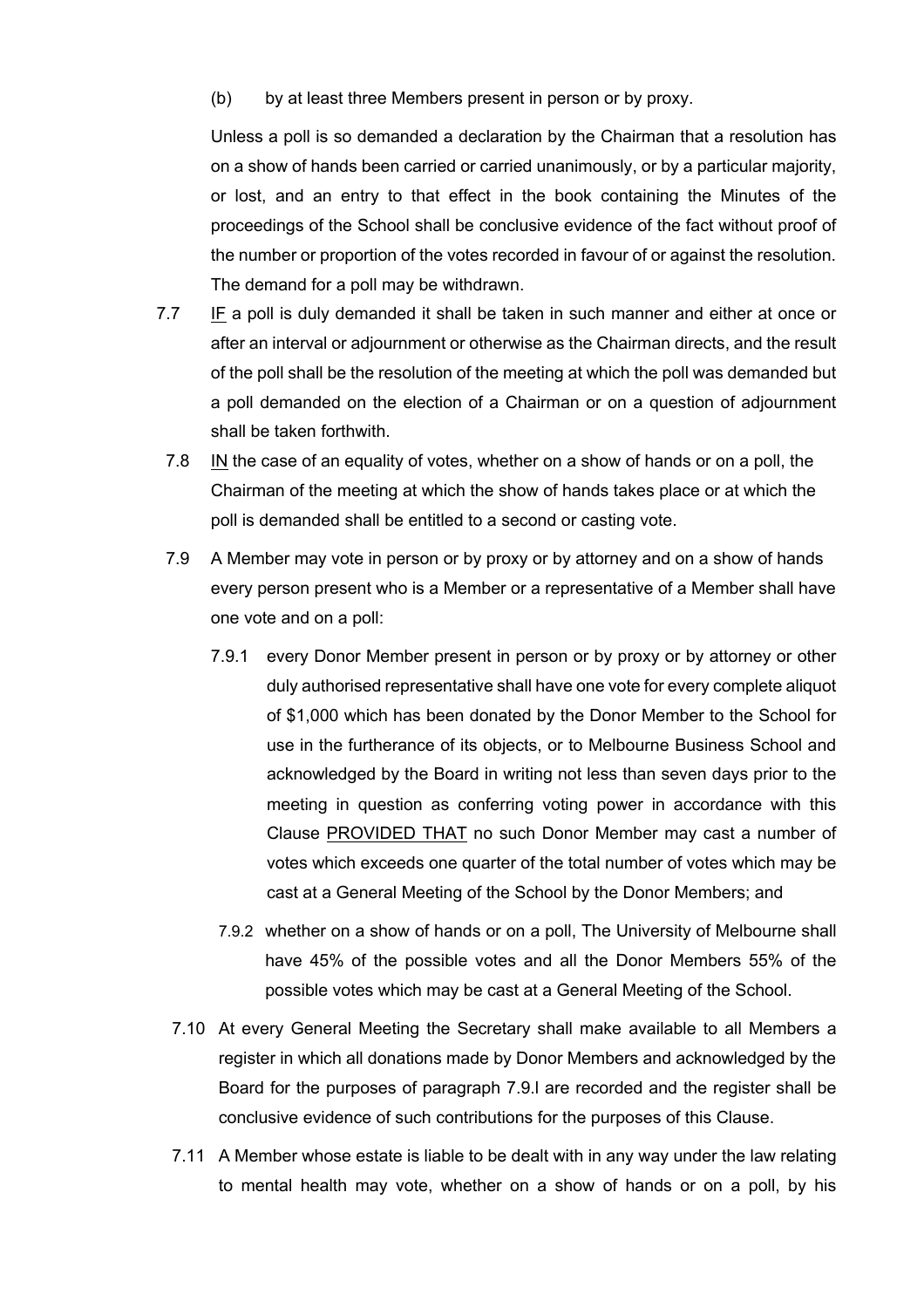Committee or by his trustee or by such other person as properly has the management of his estate, and any such Committee, trustee or other person may vote by proxy or attorney.

- 7.12 THE instrument appointing a proxy shall be in writing under the hand of the appointer or of his attorney duly authorised in writing or, if the appointer is a corporation, either under seal or under the hand of an officer or attorney duly authorised. The instrument appointing a proxy shall be deemed to confer authority to demand or Joint in demanding a poll. A Member shall be entitled to instruct his proxy to vote in favour of or against any proposed resolutions. Unless otherwise instructed the proxy may vote as he thinks fit.
- 7.13 THE instrument appointing a proxy may be in a common or usual form.
- 7.14 THE instrument appointing a proxy and the power of attorney or other authority, if any, under which it is signed or a notarially certified copy of that power or authority shall be deposited at the office of the School, or at such other place within the State as is specified for that purpose in the notice convening the meeting, not less than forty-eight hours before the time for holding the meeting or adjourned meeting at which the person named in the instrument proposes to vote, or, in the case of a poll, not less than twenty-four hours before the time appointed for the taking of the poll and in default the instrument of proxy shall not be treated as valid.
- 7.15 A vote given in accordance with the terms of an instrument of proxy or attorney shall be valid notwithstanding the previous death or unsoundness of mind of the principal or revocation of the instrument or of the authority under which the instrument was executed, if no intimation in writing of such death, unsoundness of mind or revocation as aforesaid has been received by the School at the registered office before the commencement of the meeting or adjourned meeting at which the instrument is used.
- 7.16 ANY corporation or other body corporate which is a Member of the School may authorise such person as it thinks fit to act as its representative at any meeting of the School and the person so authorised shall in accordance with his authority until his authority is revoked by the corporation or other body corporate be entitled to exercise the same powers on behalf of the appointer which he represents as the appointer could exercise if it were an individual Member of the School.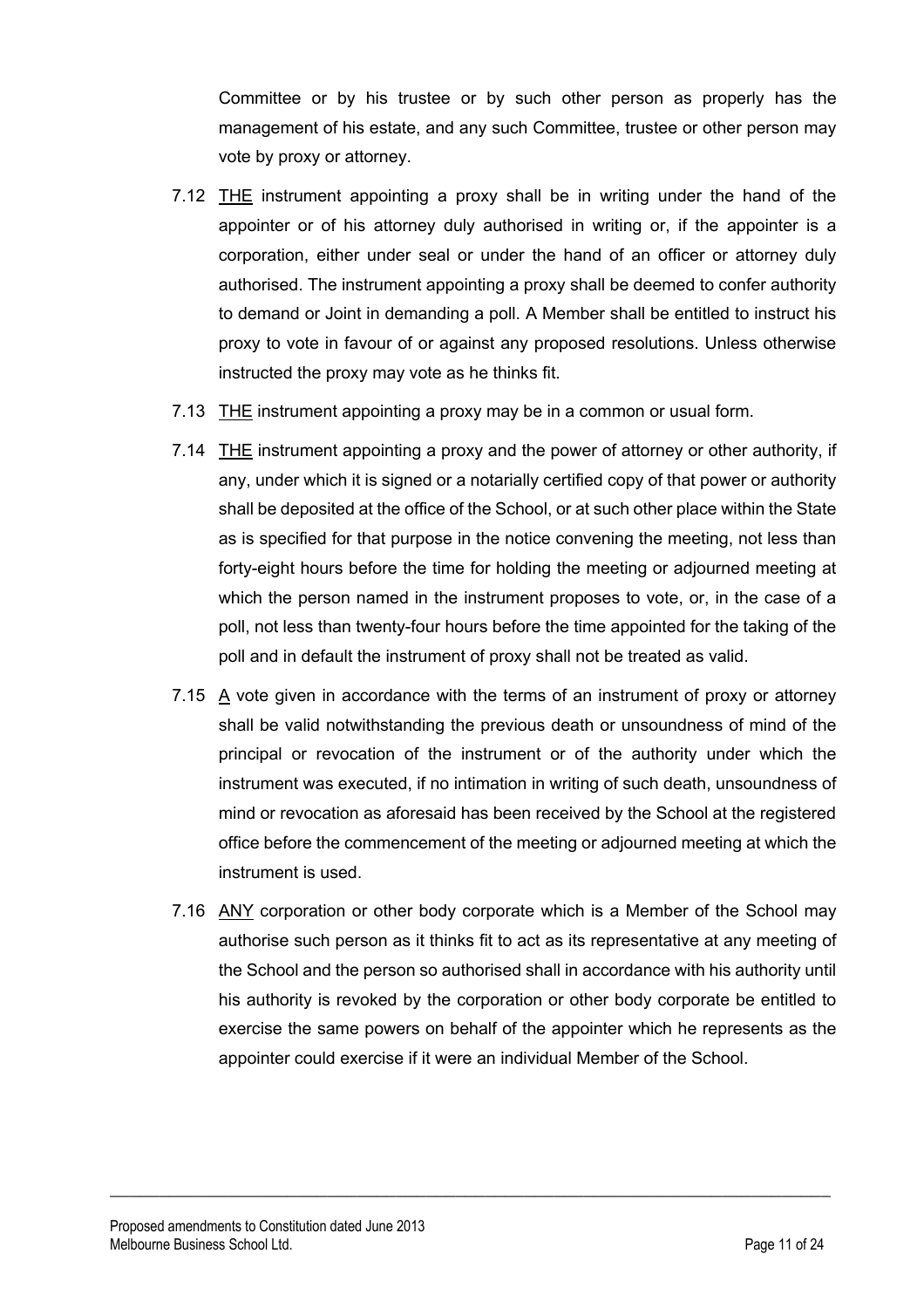#### **8. DIRECTORS AND MANAGEMENT OF THE SCHOOL**

- 8.1 SUBJECT to the Code and to these Articles, the School and the business affairs and property thereof shall be managed by a Board of Directors consisting of 17 Directors.
- 8.2 A Director need not be a Member of the School.
- 8.3 THE Directors of the School shall be appointed or elected in accordance with the following procedure:
	- 8.3.1 The University of Melbourne may by notice in writing given to the School appoint three persons as Directors of the School from time to time. Such persons may be removed as Directors by The University of Melbourne by notice in writing given to the School. Such appointment or removal shall take effect from the delivery to the registered office of the School of the notice of appointment or removal.
	- 8.3.2 Ten persons shall be elected to the office of Director of the School by resolution of the Donor Members of the School passed in accordance with Paragraph 8.4. All Directors appointed in accordance with the Memorandum of Understanding entered into between Mt Eliza Graduate School of Business and Government and the School in respect of the merger of that entity and the School shall be deemed to have been appointed under this Clause. Any person so elected may be removed by resolution of such meeting in accordance with Paragraph 8.4.
	- 8.3.3 The School Director, appointed pursuant to Clause 11 shall become a Director of the School upon his appointment, having consented in writing to becoming a Director of the School. He shall cease to be a Director upon retirement or resignation from office or removal from office in accordance with Clause 11.
	- 8.3.4 The Vice-Chancellor of the University of Melbourne shall become a Director of the School on his/her appointment as Vice-Chancellor, having consented in writing to become a Director of the School. He/she shall cease to be a Director upon ceasing to hold the office of Vice-Chancellor.
	- 8.3.5 The President of the association currently known as The Melbourne University Business School Association, or its successor organisation, shall become a Director of the School on his/her election as President, having consented in writing to become a Director of the School and having been approved as a person suitable for the office of Director by the Board. Such a person shall cease to be a Director upon ceasing to hold the office of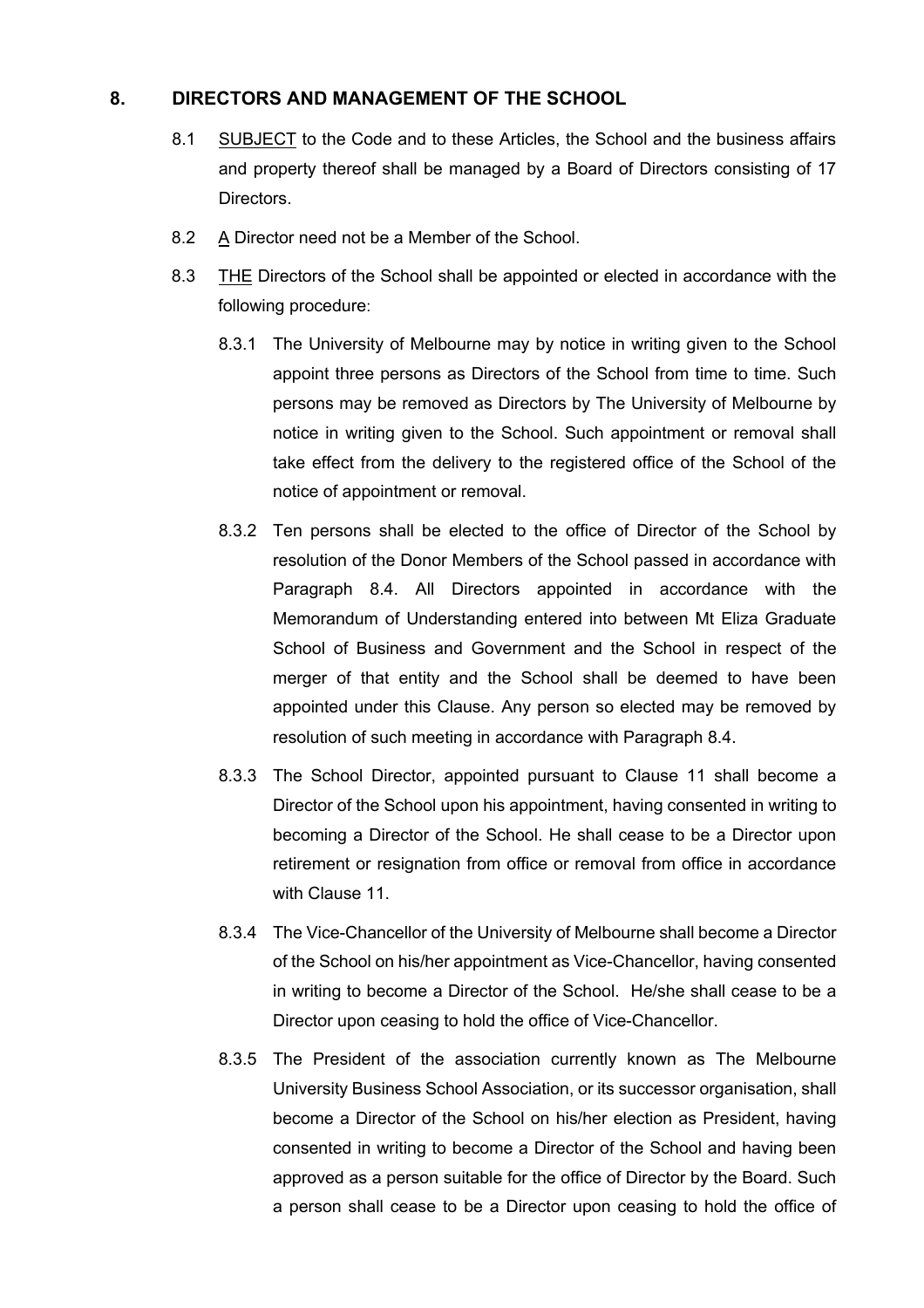President. The certificate of the Secretary of the Association for the time being shall be prima facie evidence of the identity of the President of the Association for the time being.

- 8.3.6 One person may be elected to the office of Director of the School by resolution of the Academic Staff passed in accordance with Clause 8.5. The office of such person as Director shall become vacant upon the person resigning as a Director or ceasing to be a Member of the Academic Staff.
- 8.4 8.4.1 Until the first Annual General Meeting of the School, to be held prior to 30th November, 1989, the following persons shall be deemed as at the first meeting of the Board to have been duly appointed as Directors in accordance with paragraph 8.3.2: David Charles, Neil Rex Clark, John Christian Dahlsen, John Bernard Gough, John Theodore Ralph.
	- 8.4.2 At the first Annual General Meeting of the School, all of the Directors in office pursuant to paragraph 8.3.2 shall retire from office, and at the Annual General Meeting in every subsequent year, two of the Directors in office pursuant to paragraph 8.3.2 shall retire from office. A retiring Director shall be eligible for re-election.
	- 8.4.3 The Directors to retire at an Annual General Meeting other than the first Annual General Meeting are those appointed pursuant to paragraph 8.3.2 who have been longest in office since their last election, but, as between persons who became directors on the same day, those to retire shall (unless they otherwise agree among themselves) be determined by lot.
	- 8.4.4 The School may, at the meeting at which a Director so retires, by resolution in respect of which only Donor Members may vote, fill the vacated office by electing a person to that office. If the vacated office is not so filled, the retiring Director shall, if offering him or herself for re-election and not having been disqualified from holding office as a Director, be deemed to have been re-elected unless at that meeting:
		- (a) it is expressly resolved not to fill the vacated office;
		- (b) a resolution for the re-election of that Director is put and lost.
	- 8.4.5 The School may by resolution at any General Meeting upon which only Donor Members may vote, remove any Director appointed pursuant to paragraph 8.3.2 before the expiration of his/her period of office, and may by resolution upon which only Donor Members may vote, appoint another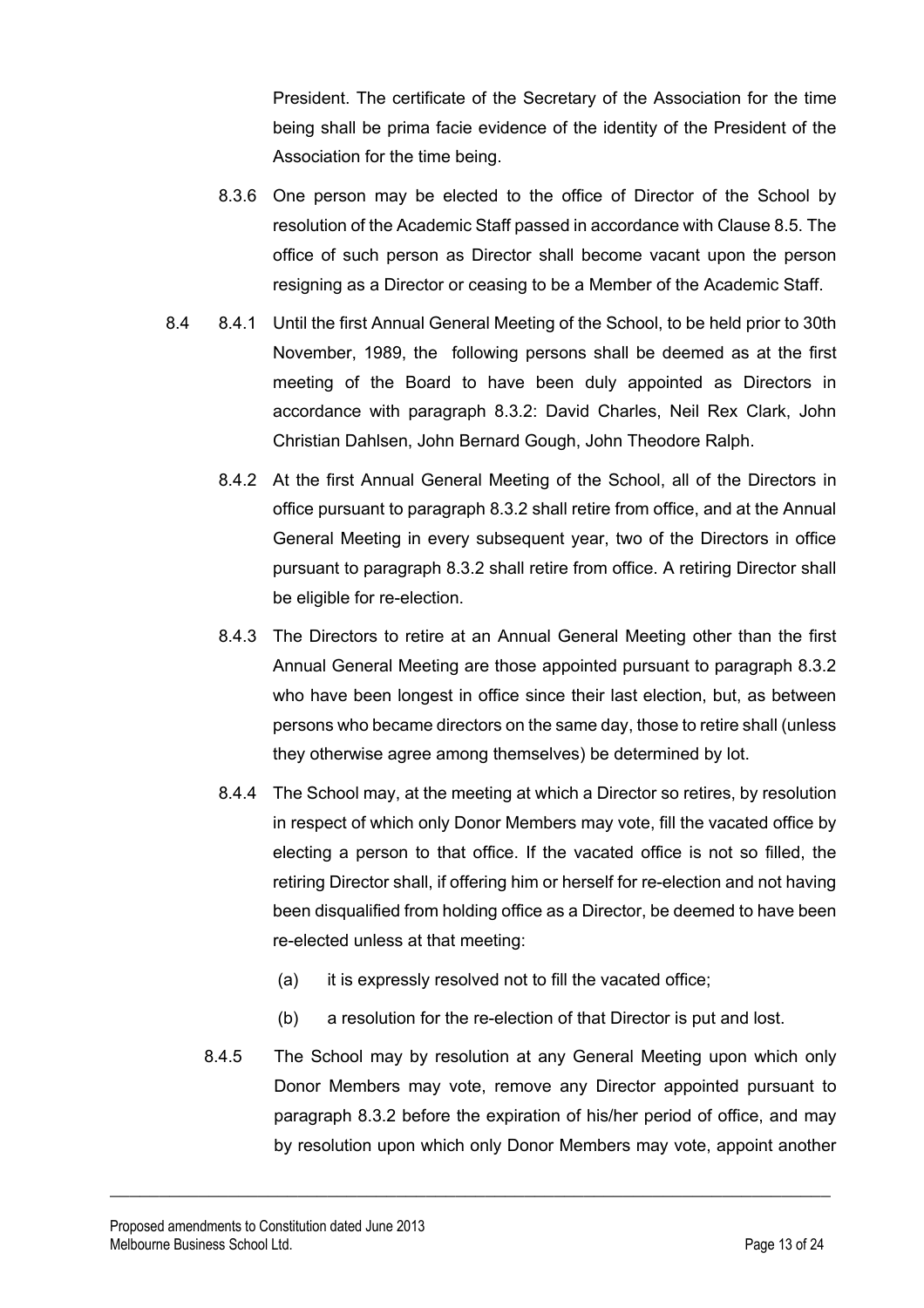person in his/her stead. The person so appointed is subject to retirement at the same time as if he/she had become a Director on the day on which the Director in whose place he/she is appointed was last elected a Director.

- 8.4.6 The Board may at any time appoint a person to be a Director to fill a casual vacancy caused by resignation of a Director appointed under paragraph 8.3.2 or if the maximum number of Directors' positions under that paragraph have not been filled provided that the total number of Directors may not exceed the number fixed under Clause 8.1
- 8.4.7 A Director appointed under paragraph 8.4.6:
	- (a) holds office only until the next Annual General Meeting after the appointment and is then eligible for re-election; and
	- (b) must not be taken into account in determining the Directors who are to retire under paragraph 8.4.3 at that Annual Meeting.
- 8.5 8.5.1 Until a Director is elected by resolution of the Academic Staff, a Member of such staff shall be appointed by the Directors who hold their office pursuant to paragraphs 8.3.1 and 8.3.2.
	- 8.5.2 The Board shall at least once in every three calendar years convene a meeting of the Academic Staff by not less than 14 days notice given to such staff through the School's internal mail system, such meeting to be held at a place and time determined by the Board. The Chairman of the meeting shall be the School Director for the time being or such other person as appointed by the Board. The quorum for the meeting shall be not less than five Members of the Academic Staff. The Members of the Academic Staff present at such meeting in person or by proxy may elect a person to the office of Director of the School by a simple majority of the persons so present and entitled to vote. Each Member of the Academic Staff at the time when the meeting is convened and who is present at the meeting in person or by proxy shall be entitled to one vote. The certificate of the Secretary of the School as to the persons who are, at the time when the notice of meeting was despatched, Members of the Academic Staff shall be conclusive evidence of the matter. The provisions of Clauses 7.11 to 7.15 inclusive shall apply, mutatis mutandis to the appointment of proxies by Members of the Academic Staff.
	- 8.5.3 A person elected to the office of Director pursuant to paragraph 8.5.2 shall remain in office until such time as: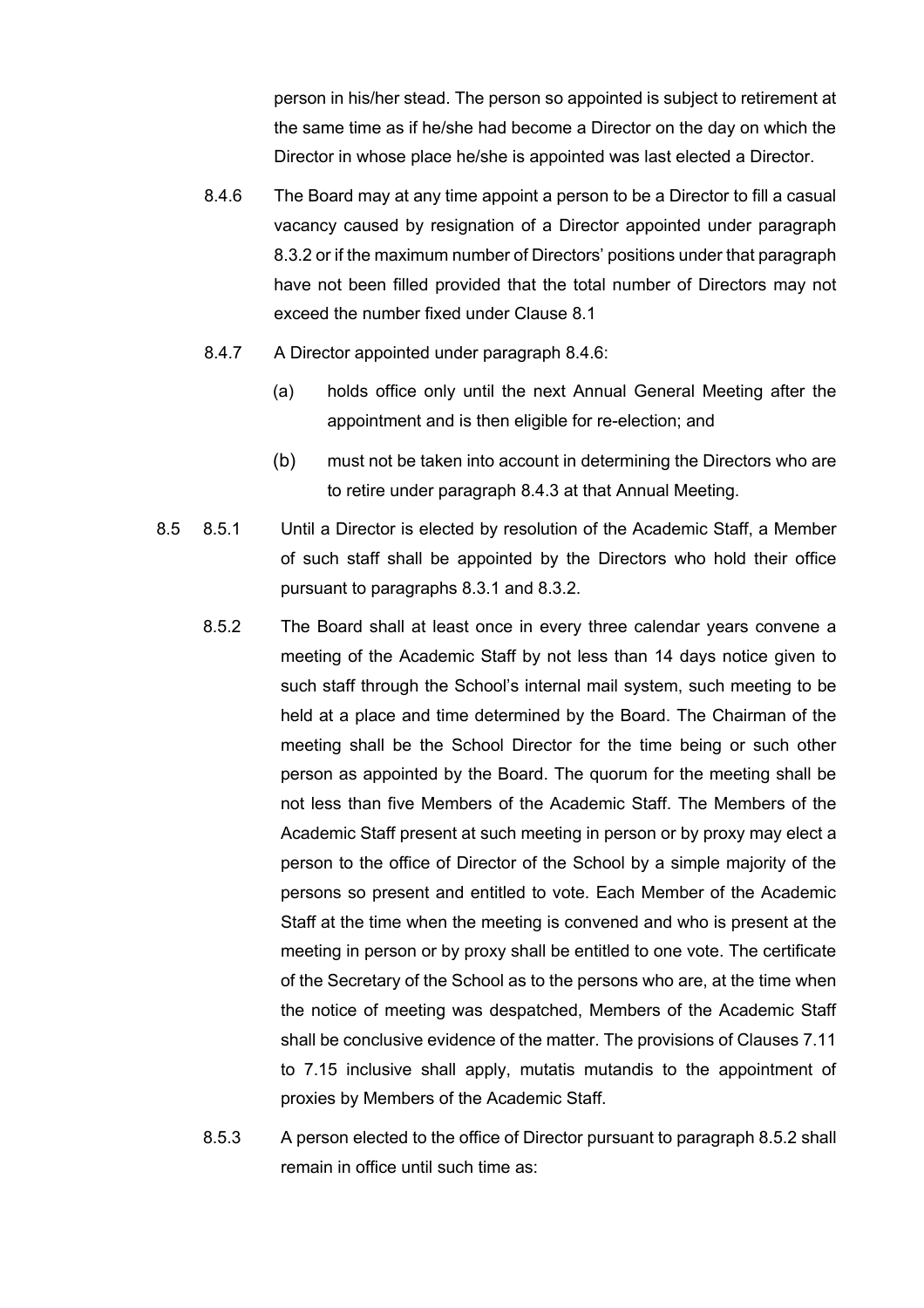- 8.5.3.1 a further meeting of the Academic Staff is convened in accordance with paragraph 8.5.2;
- 8.5.3.2 he/she retires from the office of Director; or
- 8.5.3.3 he/she ceases to be a Member of the Academic Staff, in which event the Board shall within two months convene a meeting of the Academic Staff to elect a person to replace such person as a Director of the School.
- 8.6 THE office of a Director shall become vacant if the Director:
	- 8.6.1 becomes bankrupt or makes any arrangement or composition with his/her creditors generally;
	- 8.6.2 becomes prohibited from being a Director of a company by reason of any order made under the Code;
	- 8.6.3 ceases to be a Board Member by operation of Section 226 of the Code;
	- 8.6.4 becomes of unsound mind or a person whose person or estate is liable to be dealt with in any way under the law relating to mental health;
	- 8.6.5 resigns his/her office by notice in writing to the School;
	- 8.6.6 for more than six months is absent without permission of the Board from meetings of the Board held during that period; or
	- 8.6.7 holds any office of profit under the School other than remuneration properly payable in accordance with the School's Constitution.
- 8.7 EVERY Director shall be entitled to be paid out of the funds of the School all reasonable travelling accommodation and other expenses incurred in attending meetings of the School or of the Directors or any Committees thereof or while engaged on the activities of the School and if any Director performs services which in the opinion of the Directors are outside the scope of the ordinary duties of a Director he/she may be paid such additional fixed sum by way of special remuneration as the Directors determine.
- 8.8 8.8.1 Directors (other than Directors appointed by Members pursuant to paragraph 8.3.2) shall in addition to the provisions of Clause 8.7 be entitled to be paid such remuneration for their services as is from time to time determined by the School in General Meeting.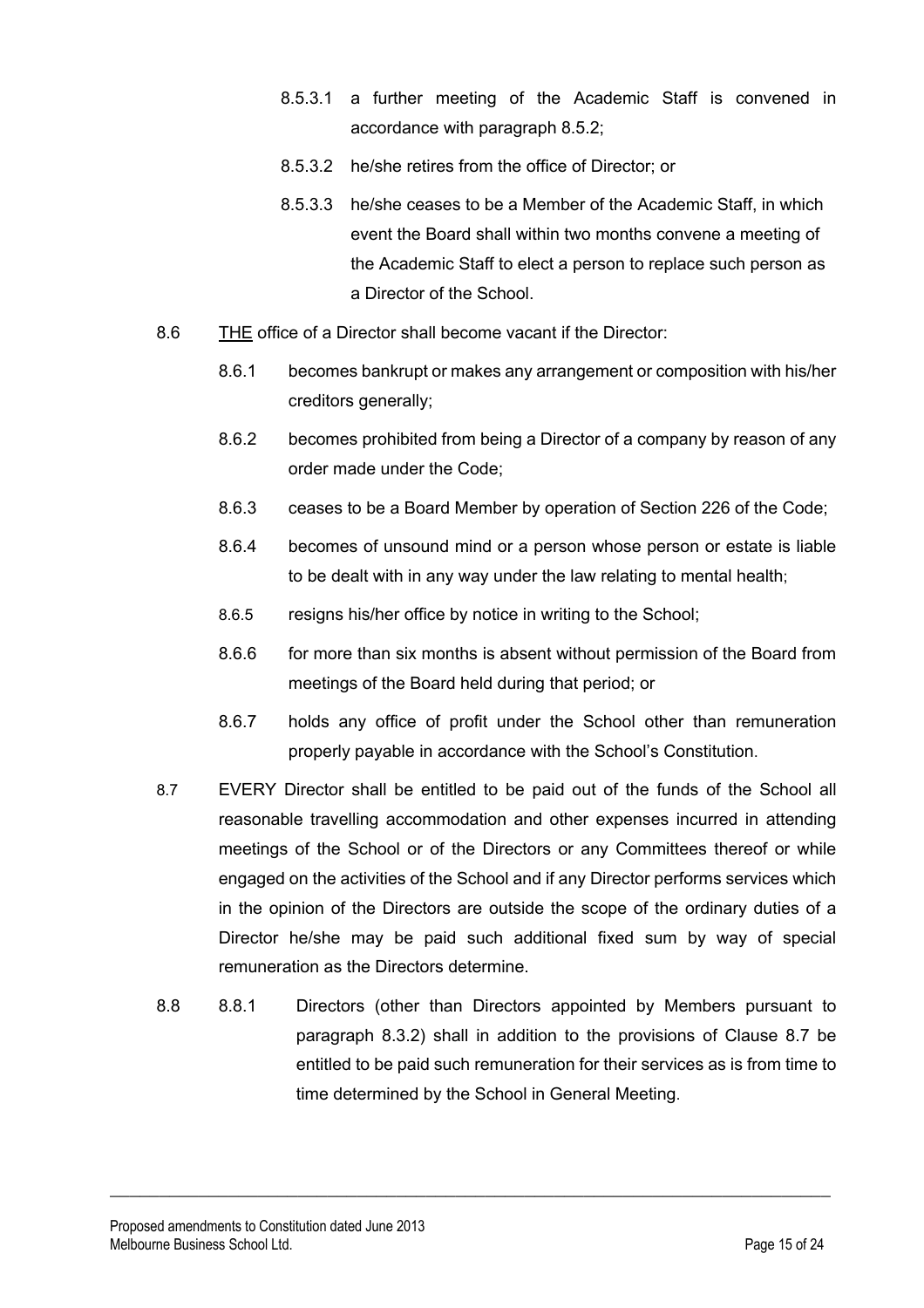- 8.8.2 In making a determination in relation to the payment of remuneration, the School in General Meeting shall be required to determine the specific remuneration payable to each Director.
- 8.8.3 The remuneration payable to Directors under this Clause 8.8 shall be deemed to accrue from day to day.
- 8.8.4 The School need not make a determination of the Directors remuneration in each year but a determination made for one year shall be deemed to apply for each succeeding year unless and until a further determination is made or unless that determination is limited to a particular period.
- 8.9 The Directors may by resolution appoint any person to the office of Honorary Director of the School whom they consider to have made a substantial contribution to the success of the School or to management of business or government enterprises in Australia. Persons appointed pursuant to this Clause shall not bear any responsibilities or have any authority as a Director of the School. They shall have no right to vote at meetings of the Directors or to attend such meetings other than upon the invitation of the Directors.

#### **9. POWERS AND DUTIES OF THE DIRECTORS**

- 9.1 THE business of the School shall be managed by the Board who may pay all expenses incurred in promoting and registering the School, and may exercise all such powers and do all such acts and things as may be exercised or done by the School as are not by the Code or by this Constitution, required to be exercised by the School in General Meeting, subject, nevertheless, to any of these Clauses, to the provisions of the Code, and to such regulations being not inconsistent with the aforesaid Constitution or provisions, as may be prescribed by the School in General Meeting PROVIDED THAT:
	- 9.1.1 any rule regulation or by-law of the School made by the Board may be disallowed by the School in General Meeting; and
	- 9.1.2 no resolution of or regulation made by the School in General Meeting shall invalidate any prior act of the Board which would have been valid if that resolution or regulation had not been passed or made. Any such rule regulation or by-law made by the Board shall be circulated among Members within one month of its coming into being.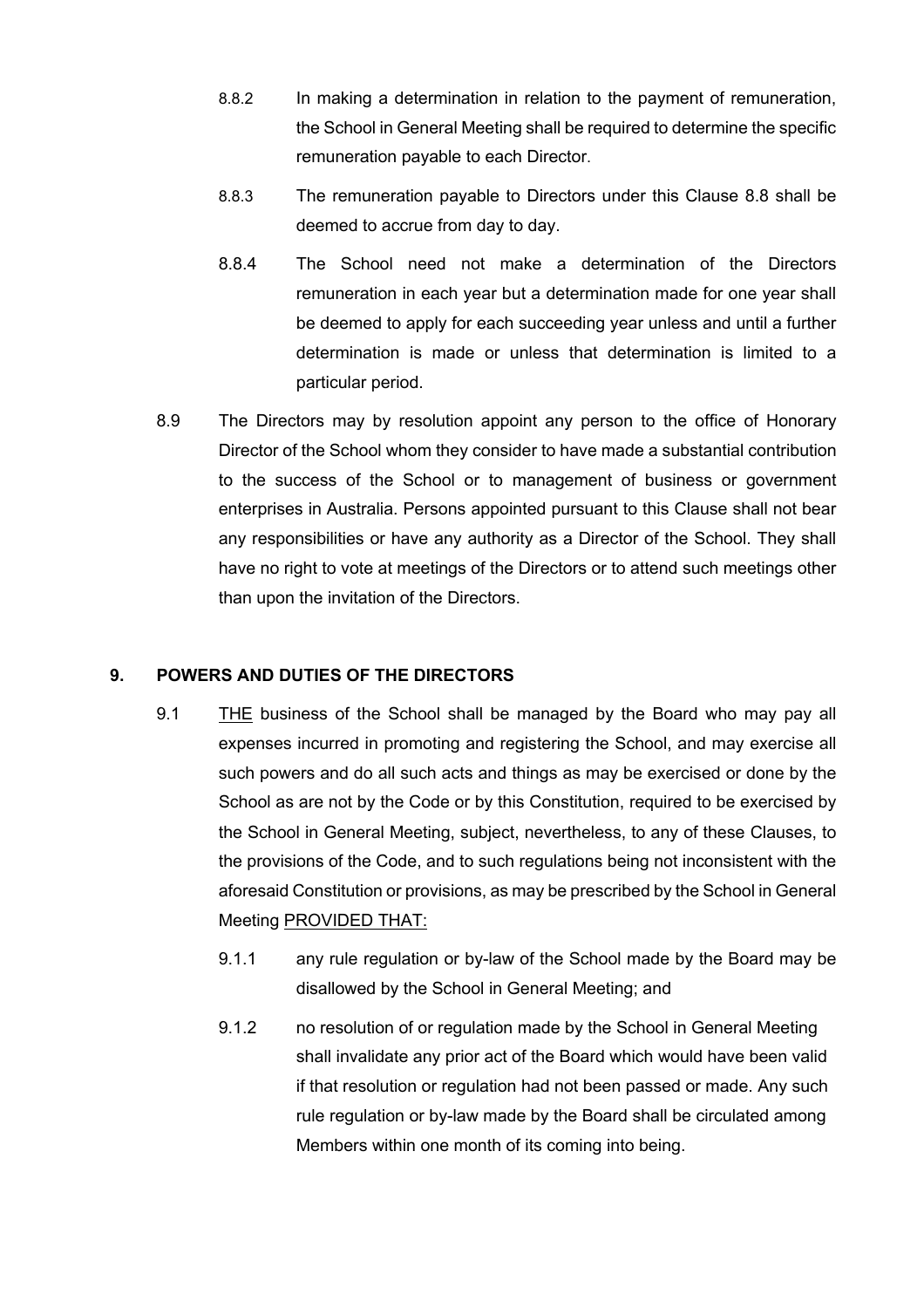- 9.2 THE Board may exercise all the powers of the School to borrow money and to mortgage or charge its property, or any part thereof, and to issue debentures and other securities whether outright or as security for any debt, liability or obligation of the School.
- 9.3 ALL cheques, promissory notes, drafts, bills of exchange and other negotiable instruments and all receipts for money paid to the School shall be signed, drawn, accepted, endorsed or otherwise executed, as the case may be, in such manner as the Board may from time to time determine.
- 9.4 THE Board shall cause Minutes to be made:
	- 9.4.1 of all appointments of officers and servants;
	- 9.4.2 of names of Board Members present at all meetings of the School and of the Board; and
	- 9.4.3 of all resolutions and proceedings at all meetings of the School and of the Board.

Such Minutes shall upon their confirmation be signed by the Chairman of the meeting at which the proceedings are held or by the Chairman of the next succeeding meeting.

#### **10. PROCEEDINGS OF THE DIRECTORS**

- 10.1 THE Board may meet together for the despatch of business adjourn and otherwise regulate its meetings as it thinks fit. A Board Member may at any time and the Secretary shall on the requisition of a Board Member summon a meeting of the Board.
- 10.2 SUBJECT to this Constitution, questions arising at any meeting of the Board shall be decided by a majority of votes and a determination by a majority of the Board Members shall for all purposes be deemed a determination of the Board. In case of an equality of votes the Chairman of the meeting shall have a second or casting vote on all issues other than the matter referred to in paragraph 8.5.1. Directors appointed pursuant to paragraphs 8.3.3, 8.3.4, or 8.3.5 shall not vote on any resolution to effect the acquisition or disposition by the School of an asset having a value exceeding \$100,000 or in relation to the admission of Members pursuant to Clause 3.1.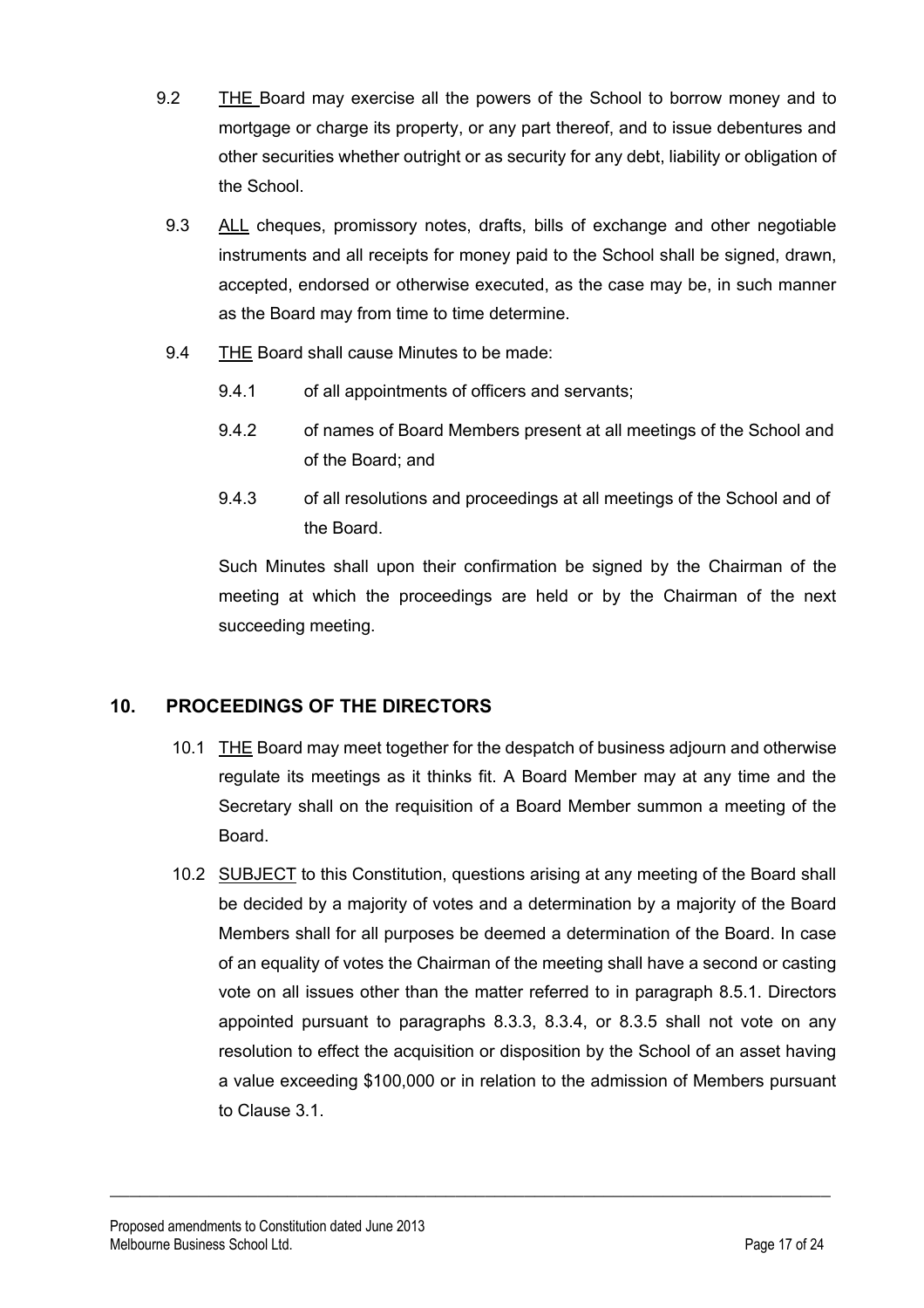- 10.3 SUBJECT to this Constitution, at a meeting of the Board of Directors, the number of Directors necessary for a quorum shall be two comprising one Director appointed by The University of Melbourne pursuant to paragraph 8.3.1 and one Director elected by the Donor Members pursuant to paragraph 8.3.2.
- 10.4 THE continuing Directors may act notwithstanding any vacancy in the Board, but if and so long as their number is reduced below the number fixed by or pursuant to this Constitution as the necessary quorum of the Board, the continuing Director or Directors may act for the purpose of increasing the number of Directors to that number or of summoning a General Meeting of the School, but for no other purpose.
- 10.5 AT its first meeting, and thereafter at its first meeting following the Annual General Meeting in each year the Board shall appoint from amongst its Members a Chairman to hold office until the next Annual General Meeting, but he/she may be re- appointed. Only Directors elected pursuant to paragraph 8.3.2 may vote on the appointment of a Chairman. If there is no Chairman or if he/she is not present within ten minutes after the time appointed for holding the meeting, then the Board Members elected pursuant to paragraph 8.3.2 may choose a Board Member to be Chairman of the meeting.
- 10.6 THE Board may delegate any of its powers and/or functions (not being duties imposed on the Board or the Directors of the School by the Code or the general law) to one or more sub-committees consisting of such Member or Members of the School as the Board thinks fit. Any sub-committee so formed shall conform to any regulation that may be imposed by the Board and subject thereto shall have power to co-opt any person or persons provided that any person so co-opted shall not have a vote on such sub-committee. In particular, the Board may establish a subcommittee to hear appeals by any aggrieved person against decisions made by the School Director in relation to the affairs of the School. Such a sub-committee shall adopt procedures that will ensure the School is preserved. Such procedures shall reflect the obligations and authorities set out in the Melbourne University Act.
- 10.7 A sub-committee may meet and adjourn as it thinks proper. Questions arising at any meeting shall be determined by a majority of votes of the sub-committee present, and in the case of an equality of votes the Chairman of the sub-committee shall not have a second or casting vote.
- 10.8 ALL acts done by any meeting of the Board Members or of a sub-committee or by any person acting as a Board Member shall, notwithstanding that it is afterwards discovered that there was some defect in the appointment of any such Board Member or person acting as aforesaid, or that the Board Member or any of them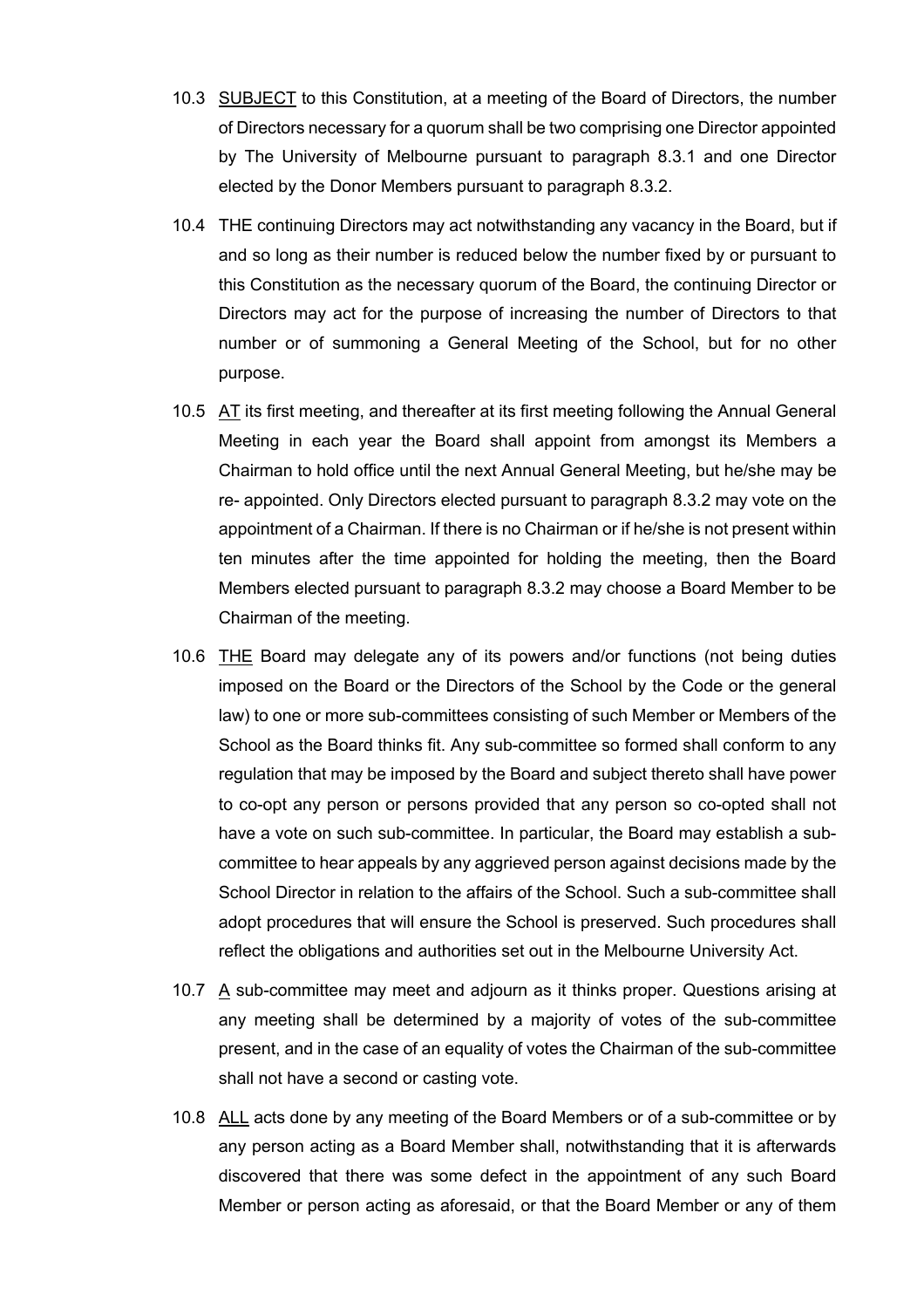were disqualified, be as valid as if every such person had been duly appointed and was qualified to be a Board Member.

- 10.9 A resolution in writing signed by all the Board Members in Australia for the time being entitled to receive notice of a meeting of the Board, shall be as valid and effectual as if it has been passed at a meeting of the Board duly convened and held. Any such resolution may consist of several documents in like form, each signed by one or more Board Members.
- 10.10 A Board Member shall not vote in respect of any contract or proposed contract with the School in which he/she is interested, or any matter arising thereout, and if he/she does so vote his/her vote shall not be counted.
- 10**.**11 ANY Director with the approval of the Directors may appoint any person to be an alternate or substitute Director in his/her place during such period as he/she thinks fit. Any person while he/she so holds office as an alternate or substitute Director shall be entitled to notice of meetings of Directors and to attend and vote thereat and to exercise all the powers of the appointer in his place. An alternate or substitute Director shall ipso facto vacate office if the appointer vacates or is removed from office. Any appointment or removal under this Clause shall be effected by notice in writing under the hand of the Director making the same and be delivered to the registered office of the School.

#### **11. SCHOOL DIRECTOR**

- 11.1 THE Board may appoint at any time or times a person to be the School Director on such conditions and at such remuneration as the Board determines PROVIDED THAT The University of Melbourne may veto such appointment but solely upon academic grounds. The School Director shall, subject to the directions of the Board, be primarily responsible for the operations of the School and shall report to the Board. He/she shall be responsible to the Academic Board of The University of Melbourne, or its successor (or, in either case, its delegate) for academic standards of and student progress in all award courses of the University. He/she should be appointed for a period of up to five years, subject to removal in the circumstances set out in Clause 8.6 and in such other circumstances as may be prescribed by the Board at the time of his appointment.
- 11.2 THE Board may from time to time delegate to the School Director such of the powers exercisable under this Constitution by the Board as they think fit (other than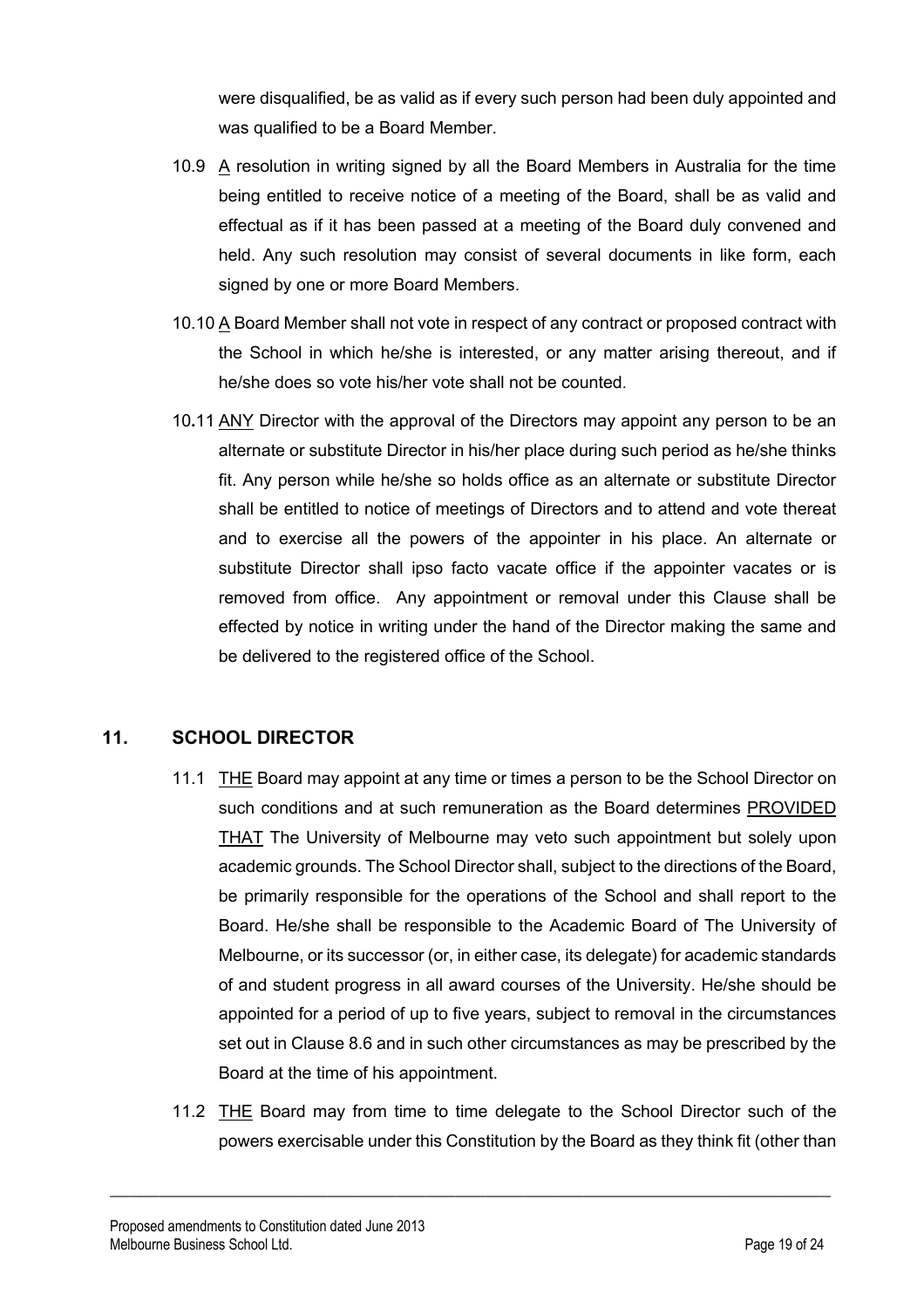the powers exercisable under Clause 3 and Clause 4.2) and may confer such powers for such objects and purposes and upon such terms and conditions and with such restrictions as the Board thinks expedient, but not to the exclusion of or in substitution for all or any of the powers of the Board. The Board may at any time or times alter revoke withdraw or vary all or any of such powers.

#### **12. SECRETARY**

THE Secretary shall in accordance with the Code be appointed by the Board for such term and upon such conditions as it thinks fit, and any Secretary so appointed may be removed by the Board PROVIDED THAT if the Secretary is at the same time a Director of the Company he/she shall not be entitled to receive any remuneration.

#### **13. SEAL**

THE Board shall provide for the safe custody of the seal which shall only be used by the authority of the Board or of a sub-committee of Board Members authorised by the Board in that behalf, and every instrument to which the seal is affixed shall be signed by a Director and shall be countersigned by the Secretary or by a second Director or by some other person appointed by the Board for the purpose.

#### **14. ACCOUNTS**

- 14.1 THE Board shall cause proper accounting and other records to be kept and shall distribute copies of every profit and loss account and balance sheet (including every document required by law to be attached thereto) accompanied by a copy of the Auditors Report thereon as required by the Code PROVIDED HOWEVER that the Board shall cause to be made out and laid out before each Annual General Meeting a balance sheet and profit and loss account made up to date not more than five months before the date of the Meeting.
- 14.2 THE Board shall from time to time determine in accordance with Clause 4.2 of the Constitution at what times and places and under what conditions or regulations the accounting and other records of the School shall be open to the inspection of Members. The accounting and other records of the School shall always be open to the inspection of the Directors.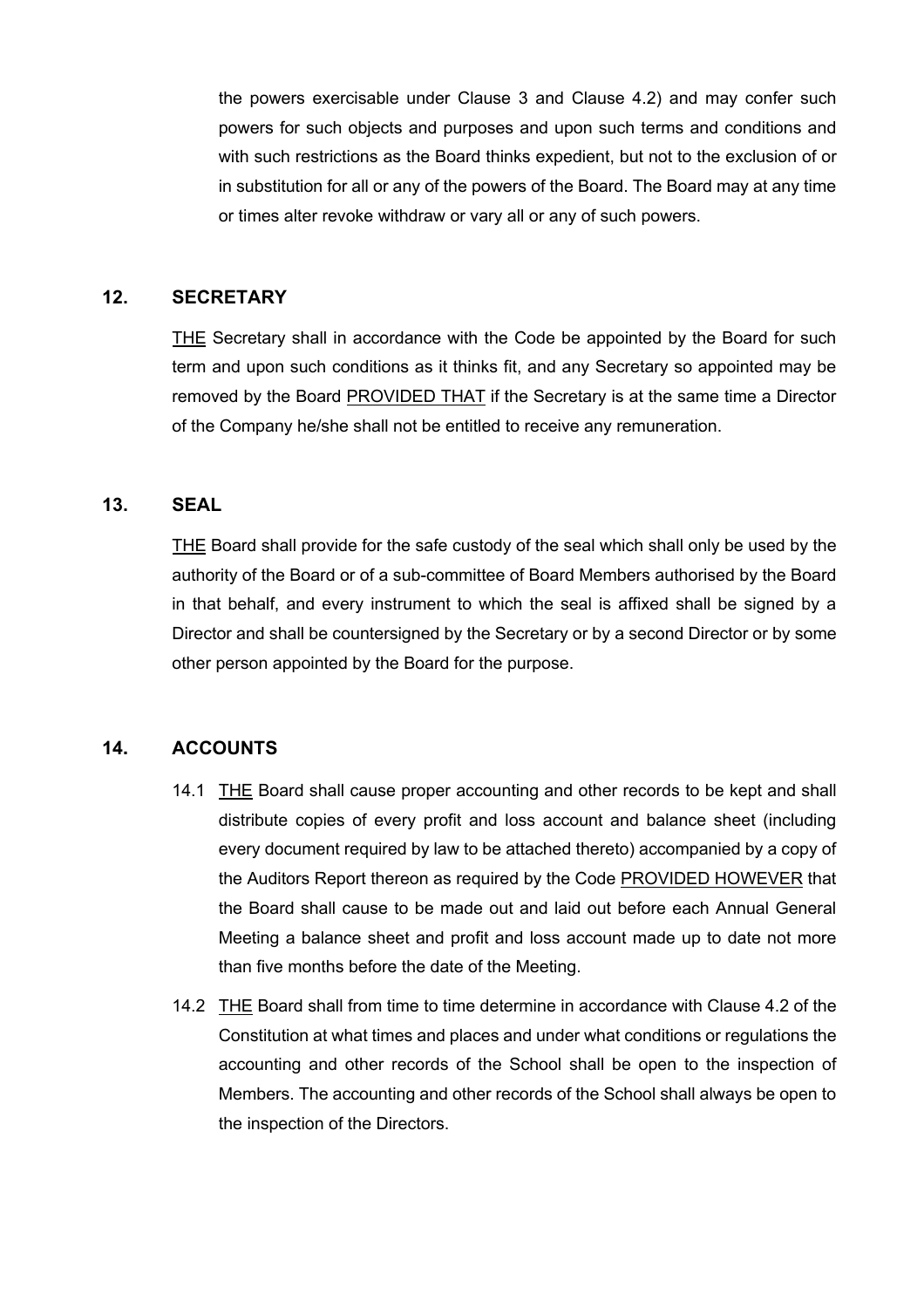14.3 THE first financial year of the School shall be the period from the date of incorporation to the 31st December 1989 and thereafter from 1st January in each year to the following 31st December.

#### **15. AUDIT**

- 15.1 A properly qualified Auditor or Auditors shall be appointed and his/her or their duties regulated in accordance with the Code. Each report of the Auditor or Auditors shall be submitted to all Members within three months of the end of the financial year of the School to which the report relates.
- 15.2 WHERE the total annual income of the School exceeds, or may reasonably be expected to exceed, \$100,000, the School shall cause a copy of the Annual Report of its Auditor or Auditors to be submitted to the Council of The University of Melbourne within three months after the end of the annual period to which the report relates.

#### **16. NOTICES**

- 16.1 ANY notice required by law or under this Constitution to be given to any Member shall be given by sending it by post to him/her at his/her registered address. Where a notice is sent by post, service of the notice shall be deemed to be effected by properly addressing, prepaying, and posting a letter containing the notice and to have been effected two (2) days after the date of its posting.
- 16.2 NOTICE of every General Meeting shall be given in any manner hereinbefore authorised to:
	- 16.2.1 every Member except those Members who have not supplied to the School an address for the giving of notices to them; and
	- 16.2.2 the Auditor or Auditors for the time being of the School.
- 16.3 NO other person shall be entitled to receive notices of General Meetings.

 $\_$  , and the set of the set of the set of the set of the set of the set of the set of the set of the set of the set of the set of the set of the set of the set of the set of the set of the set of the set of the set of th

#### **17. WINDING UP**

THE provisions of Clause 6 of this Constitution, Part A, relating to the winding-up or dissolution of the School shall have effect and be observed as if the same were repeated in this Constitution Part B.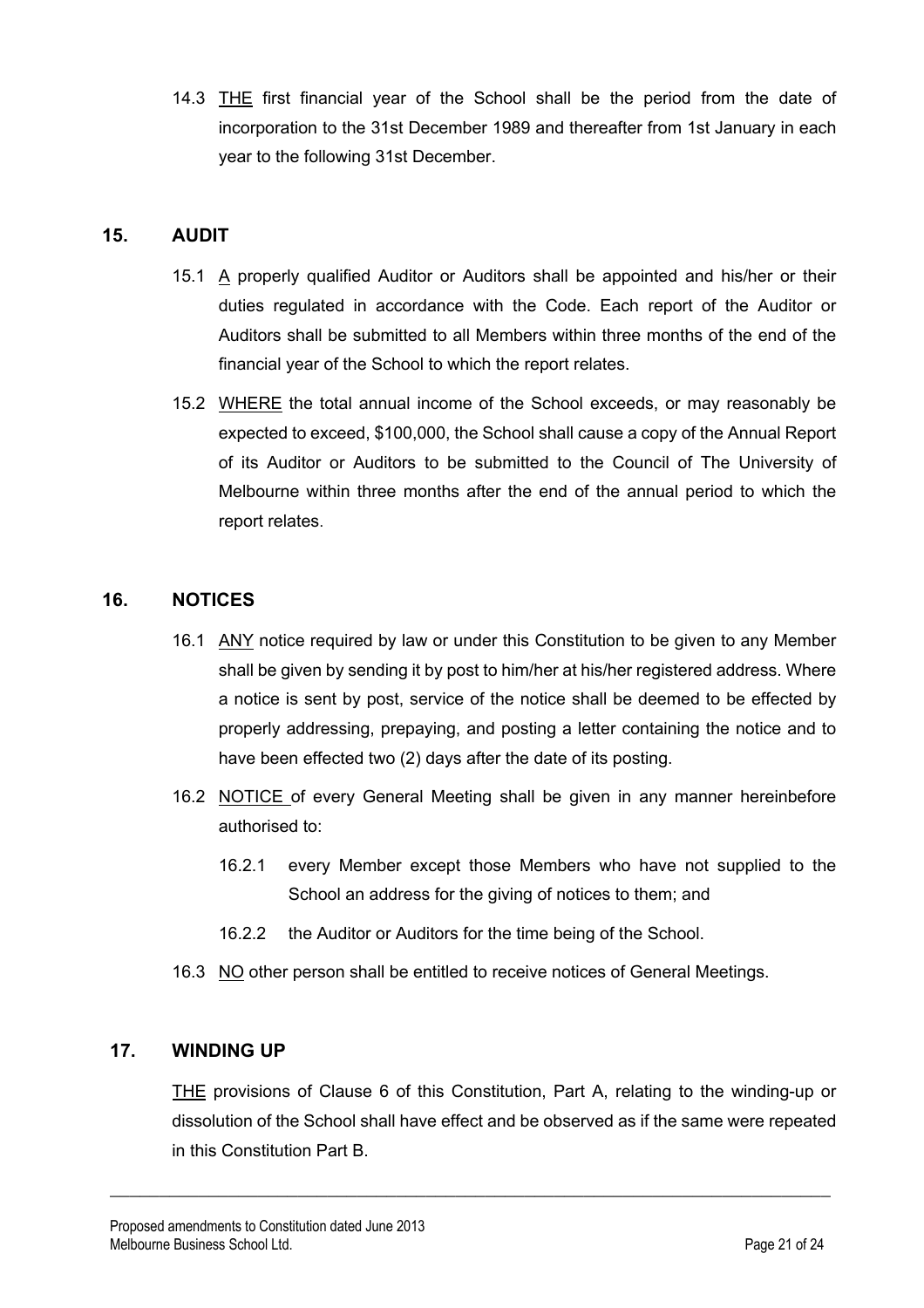#### **18. INDEMNITY**

EVERY Board Member, Auditor, Secretary and other officer for the time being of the School shall be indemnified out of the assets of the School against any liability arising out of the execution of the duties of his office which is incurred by him in defending any proceedings, whether civil or criminal, in which judgement is given in his favour or in which he is acquitted or in connection with any application under the Code in which relief is granted to him by the Court in respect of any negligence default breach of duty or breach of trust.

#### **19 PUBLIC FUND**

- 19.1 If the School is recognised as a deductible gift recipient by being named in Division 30 of the *Income Tax Assessment Act 1997*, it must comply with this rule 19.
- 19.2 In this rule:
	- (a) **Commissioner** means the Commissioner of Taxation, a Second Commissioner of Taxation or a Deputy Commissioner of Taxation for the purposes of ITAA 97.
	- (b) **Deductible Contribution** means a voluntary transfer of money or property in relation to a fundraising as described in item 7 or item 8 of the table in section 30-15 of the ITAA 97.
	- (c) **Eligible Charity** means a fund, authority or institution which is charitable at law.
	- (d) **Gift** means a voluntary transfer of money or property (including financial assets such as shares) where the donor receives no material benefit or advantage.
	- (e) **ITAA 97** means the *Income Tax Assessment Act 1997* (Cth), including all delegated legislation made under it and amendments, consolidations, replacements or re-enactments.
	- (f) **Public Fund** means the public fund established and maintained under this rule.
- 19.3 The School must maintain a Public Fund for the objectives of the School in rule 2 of Part A of this constitution, being to:
	- (a) undertake the education of university graduates, undergraduates and others in management studies;
	- (b) conduct post-experience courses for practicing managers;
	- (c) conduct postgraduate research programs into management and related areas, and to promote, licence, develop and apply the results of research activities;
	- (d) offer consulting services in management and related areas;
	- (e) conduct seminars and conferences on issues and problems of management;
	- (f) prepare, publish, distribute or license ideas and material on management;
	- (g) establish such physical facilities as are necessary to carry out the above; and
	- (h) undertake research, development, consultancy or other services for commercial organizations, public bodies or individual.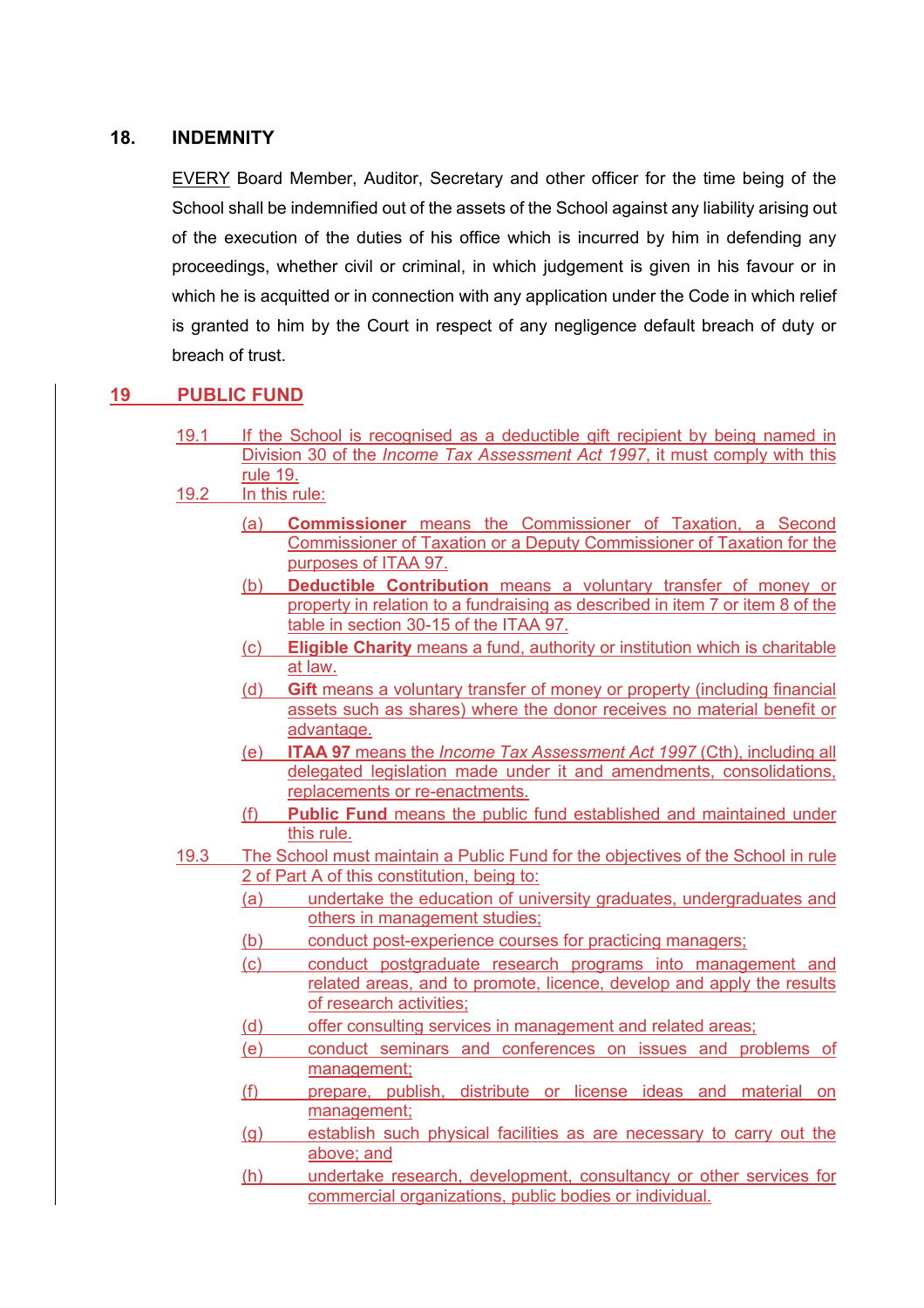- 19.4 The name of the public fund is the Melbourne Business School Public Fund.
- 19.5 The Public Fund must receive all Gifts and Deductible Contributions made to the School, and any money received because of those Gifts and Deductible Contributions (such as interest, dividends and the proceeds of the sale of property). The Public Fund must not receive any other money or property**.**
- 19.6 The public must be invited to make donations to the Public Fund.
- 19.7 The School must use the following only for the objectives set out in rule 19.3: (a) Gifts and Deductible Contributions made to the Public Fund; and
	- (b) any money received because of those Gifts and Deductible Contributions.
- 19.8 No portion of the Public Fund may be distributed directly or indirectly to any member or director of the School, except as reasonable compensation for services rendered, or expenses incurred, on behalf of the Public Fund.
- 19.9 The directors or a delegated sub-committee may administer the Public Fund provided the majority of the members of the committee administering the Public Fund are Responsible Persons.
- 19.10 A Responsible Person is an individual who:
	- (a) performs a significant public function;
	- (b) is a member of a professional body having a code of ethics or rules of conduct;
	- (c) is officially charged with spiritual functions by a religious institution;
	- (d) is a director of a company whose shares are listed on the Australian Securities Exchange;
	- (e) has received formal recognition from government for services to the community; or
	- (f) is approved as a Responsible Person by the Commissioner.
- 19.11 Receipts for Gifts and Deductible Contributions to the Public Fund must state the:
	- (a) the name and ABN of the School;
	- (b) name of the Public Fund;
	- (c) date and amount (or value, if property) of the Gift or Deductible Contribution;
	- (d) name of the donor or contributors; and
	- (e) the fact that it is a receipt of a Gift or Deductible Contribution of the specified amount to the Public Fund.
- 19.12 Gifts to the fund must be kept separate from other funds of the School and clear accounting procedures established for this purpose. If required by law or policy, the School must maintain a separate bank account for the Public Fund.
- 19.13 At the first occurrence of:
	- (a) the winding up of the Public Fund; or
	- (b) the School ceasing to be a deductible gift recipient mentioned by name in Division 30 of the ITAA 97;

any surplus assets of the Public Fund must be transferred to one or more Eligible Charities, gifts to which can be deducted under Division 30-B of ITAA 97, as the Members of the School decide. Where gifts to an Eligible Charity are deductible only if, among other things, the conditions set out in the relevant table item in Subdivision 30-B of the ITAA 97 are satisfied, a transfer must be made in accordance with those conditions.

19.14 If required by law or policy, the School must notify the Commissioner of any amendments made to these rules or to the constitution of the School.